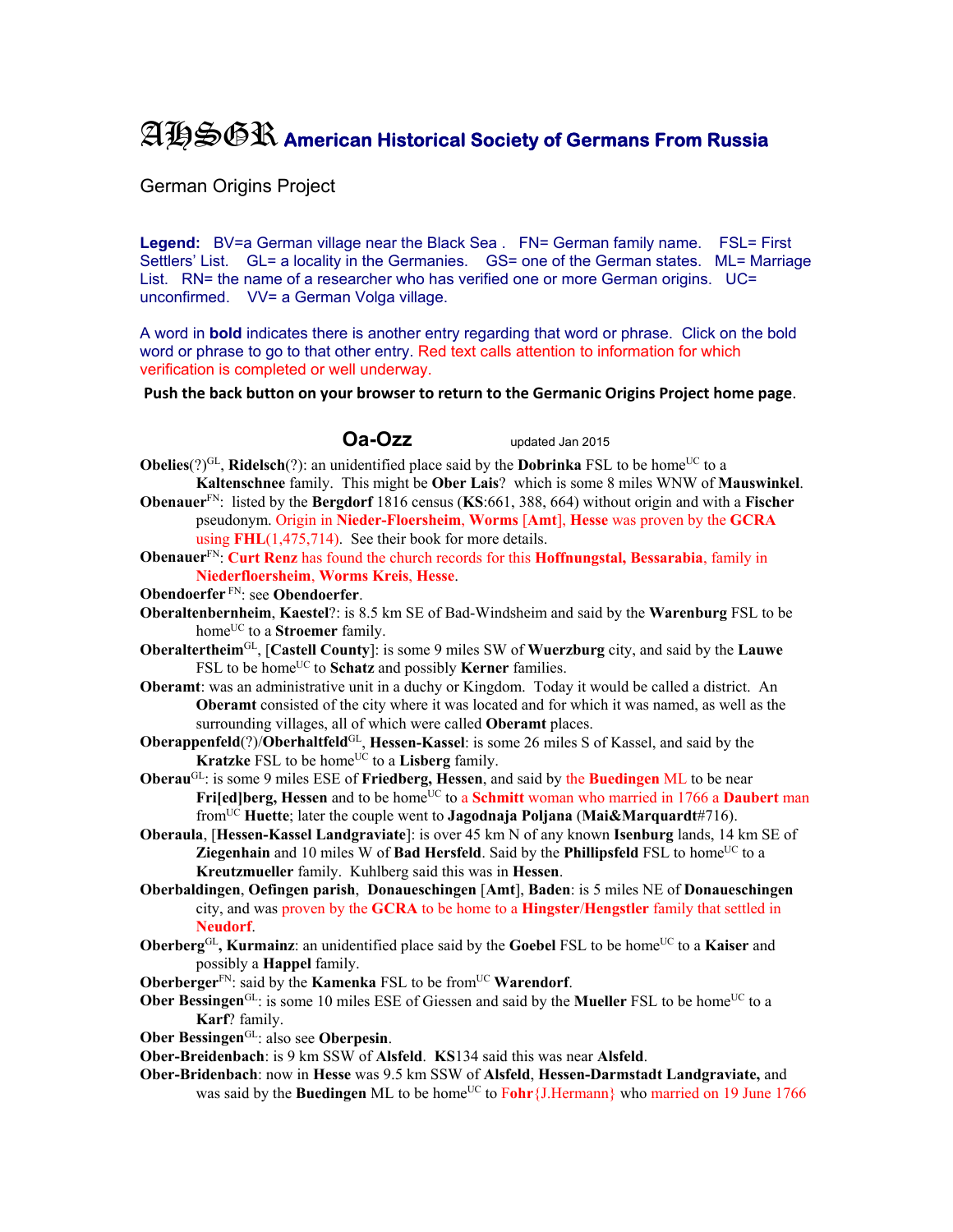in **Buedingen**, **Guenter**{Elisabeth} (**Mai&Marquardt**#703). I did not find them in any published FSL or in **Mai1798**.

- **Oberbrennbach**?<sup>GL</sup>: an unidentified place said by the **Neidermonjou** FSL to be home<sup>UC</sup> to a **Martin** family.
- **Oberbrueden**GL, **Backnang** [**Amt**], **Wuerttemberg**: is 2.5 miles E of **Backnang** city, and proven by the **GCRA** to be home to the **Trefz** family that went to **Bergdorf** and to the **Brozel** family some of whose members were in **Glueckstal** for a time. See the **GCRA** book for details.
- **Oberdarmstadt**<sup>GL</sup>, **Hessen-Darmstadt**: said by the **Kolb** FSL to be home<sup>UC</sup> to a Wuerttemberger family. This may be **Ober Ramstadt**, **Hessen** some 5 miles SE of **Darmstadt** city.
- **Oberdiebach**?GL, **Kurmainz**: is 21 miles WNW of **Mainz** city, and said by the **Brabander** FSL to be home<sup>UC</sup> to a **Schmidt**{Christoph} family.
- **Oberdorf**<sup>GL</sup>: an unidentified place said by the **Ernestinendorf** FSL to be home<sup>UC</sup> to a **Damm**40 There were many Oberdorfs in Germany but it seems likely that this one was 6 miles NE of **Hanau** city, and was then in **Isenburg-Meerholz County**.
- **Oberdorf**(?)<sup>GL</sup>, **Elsass**: said by the **Bauer** FSL to be home<sup>UC</sup> to a **Wolf** family. This probably is the Oberdorf some 12 miles due S of Mulhous in Alsace.
- **Oberdorf**GL**, Wuerttemberg**: I think he meant **Oberndorf** which is some 32 miles SW of **Reutlingen, Baden-Wuerttemberg**.
- **Oberdorf**VV: according to Teri Helzer, about 1828 a German colonist from **Kamenka** colony named **Becher/Baecker** founded a hamlet, which was called Becker/Baeker/Bekker's Khutor. It was also known as **Kuptsov/Kupzovo** named for a Russian peasant who lived there. In 1852, after the arrival of other colonists, the name was changed to **Oberdorf**.

**Oberdorfelden**GL**, Hanau County**: some 6 miles NW of **Hanau** city. See **Grosendorfel**.

- **Obereisesheim**?GL, [Wuerttemberg Duchy]: said by the **Shcherbakovka** FSL to be home<sup>UC</sup> to **Bauer** and **Speldecker** families.
- **Oberelbert**, **Darmstadt**?[sic]: is 16 km E of **Coblenz** city and was said by Recruiter Beauregard's list to have been home<sup>UC</sup> to the **Wens**? {Franz} family ( $Lk109$ ).
- **Oberelz**?GS: an unidentified country; see **Schmierlach**.

**Ober Ems**: is 26 km NE of **Schlangenbad** on or very near the border between **Nassau-Usingen Principality** and **Kurmainz**, and said to be home to **Hiernpach**{A.Maria} who married **Kossending**{Johannes} 26 March 1766 in **Friedberg** (**Mai&Marquardt**#295).

**Oberentrecht**?<sup>GS</sup>: an unidentified country.

- **Ober-Erlenbach**: is 19 km SSW of **Friedberg** city center and was said by a **Friedberg** ML to be home<sup>UC</sup> to **Pfarrhoff**{M.Catharina}.
- **Oberesterhof**?GS: a spelling used by the **Brabander** FSL for the **Hohenzollern Principality**; see **Sigmarigen**.
- **Ober-florstadt**GL: about 8 km E of **Friedburg** city and may have belonged to either **Solms-Roedelheim**, **Hanau County**, **Hessen-Darmstadt** or **Friedburg Imperial City** all of whose lands bordered on **Florstadt**.
- **Obergard** FN: see **Eberhard**.
- **Obergart** FN: see **Eberhard**.
- **Ober-Gersprenz**, [Erbach County]: is 11.8 km NW of **Erbach city**, and **Bill Pickelhaupt** says it was home to **Bickelhaupt**{J.Heinrich} who married former **Burger**{E.Catharina} in **Gronau** in 1756.

**Obergruppenbach**, **Heilbronn** [**Amt**], **Wuerttemberg**: proved by the **GCRA** as home to the **Daiss** and **Martin**{J.Martin} families that went to **Glueckstal**.

- **Oberhaltfeld**GL**:** see **Oberappenfeld.**
- **Oberhard**FN: see **Eberhard**.
- **Oberhardt**FN: see **Eberhard**.
- **Oberhart**FN: see **Eberhard**.
- **Obernhausen**, **Gersfeld** parish, **Freie Adelprovinz der alten Ritter** [i.e.**Herrschaft-Gerschaft**]: **Obernhausen** is 3.5 km N of **Gersfeld** town. **Doris Evans** reported the finding of a **Burkhard** marriage in 1612 in **Oberhausen** [sic for **Obernhausen**] of **Gersfeld** parish. For a bit more information go to http://cvgs.cu-portland.edu/origins/b/burkhardt\_walter.cfm.

**Oberhausen**, Gersfeld parish: sic for **Obernhausen**.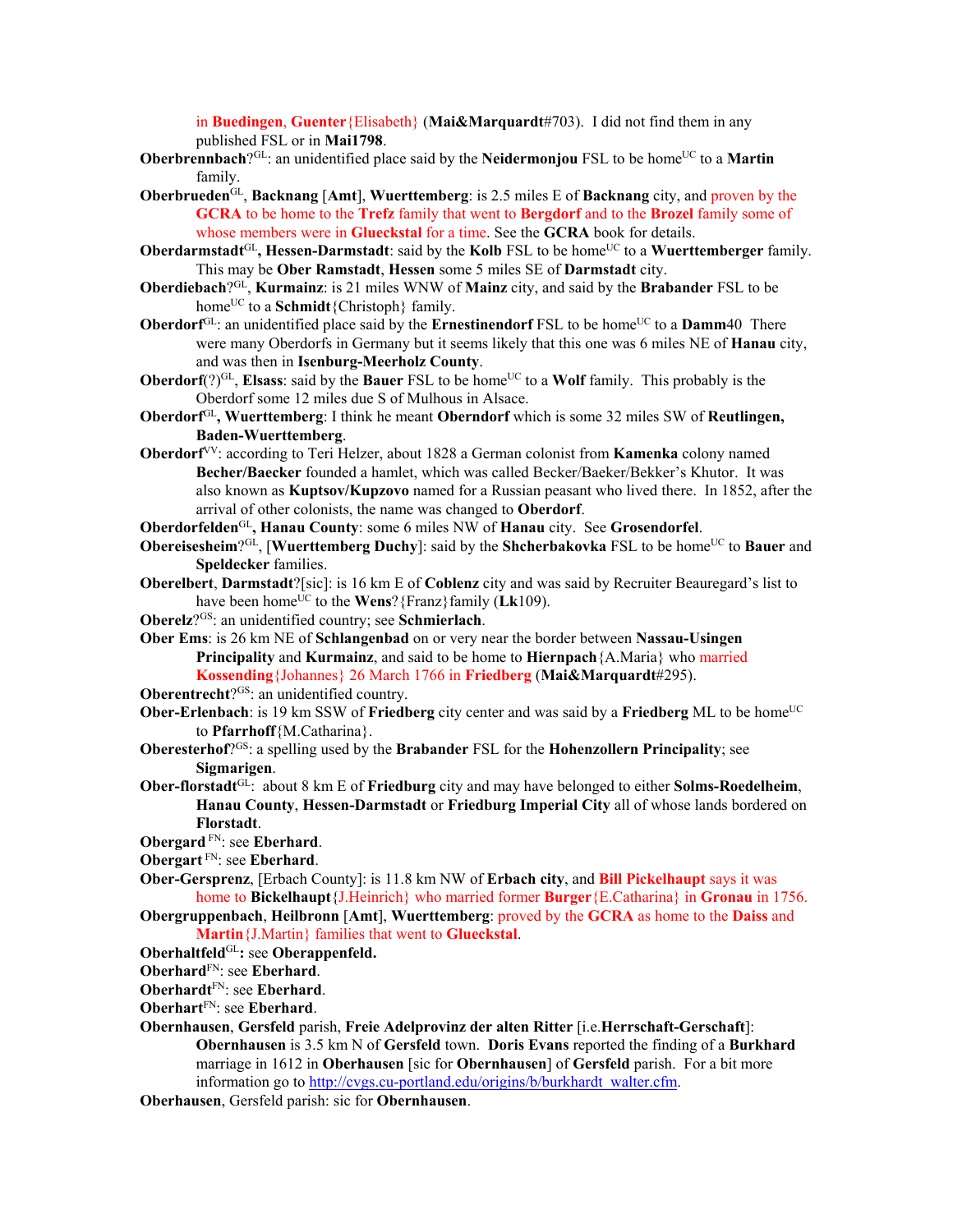- **Oberhausen**<sup>GL</sup>, **Hessen**: said by the **Kraft** FSL to be home<sup>UC</sup> to a **Hopp** family. This probably is the Oberhausen which is some 11 miles NE of **Giessen** city.
- **Oberhausen**, **Kirn** [**Amt**], **Rheinpfalz**: probably was **Oberhausen-bei-Kirn** 1mile NNW of **Kirn** town and 40 miles SSW of **Koblenz** city, and the **GCRA** found sources to indicate that it was home<sup>UC</sup> to the **Helm** family that settled in **Neudorf**.
- **Oberhausen**, **Koblenz** [**Oberamt**], **Rheinpfalz**: probably was 17 miles ENE of **Koblenz** city, and was said by both the 1816 **Neudorf** census ( $#43$ ) and **KS**:301 to have been home<sup>UC</sup> to the **Helm** family that settled in **Neudorf**.
- **Oberhausen**, **Kreuznach** [**Kreis**], **Rheinpfalz**: probably was 5.5miles SW of **Bad Kreuznach**, 12.5 miles E of **Kirn** town and 40 miles SSE of **Koblenz** city.
- **Oberhausen**GL**, Kurtrier**: an unidentified place said by the **Preuss** FSL to be home to **Geker/Hecker/Heckert**?**, Kraemer, Niklus**?**,** and **Walkenbach** families. This might be the same place as the next entry, but some 40 years earlier.
- **Oberhausen-bei-Kirn**, **Kirn** [**Amt**], **Rheinpfalz**: is 1mile NNW of **Kirn** town. The **GCRA** found some indication that the origin of the **Helm** family was here prior to their going to South Prussia before settling in **Kassel** and **Neudorf**.
- **Oberheim**<sup>FN</sup>: said by the **Reinwald** FSL to be from<sup>UC</sup> Stolberg-Gedern [County] with Mueller stepchildren in the household. For 1798 see **Mai1798**:Rw29 and 1.
- **Oberheim**<sup>GL</sup>, **Darmstadt**: an unidentified place said by the **Dietel** FSL to be home<sup>UC</sup> to a **Kleemann** family.
- **Oberhoechstadt**, **Kurmainz**: is 17 miles NE of **Mainz** city, and was said by the **Leitsinger** FSL to be home<sup>UC</sup> to Glock, Russ, and Seibolin families. Said by the Preuss FSL to be home<sup>UC</sup> to **Hiltmann** and **Kempf** families.
- **Oberhof**<sup>GL</sup>: an unidentified place said by the **Kano** FSL to be home<sup>UC</sup> to a **Hoppermann** family. There are at least 19 Oberhofs in the Germanies.
- **Oberhofen**<sup>GL</sup>: an unidentified place said by the **Keller** FSL to be home<sup>UC</sup> to a **Fletschinger** family. Kuhlblerg said this was in **Mainz**.
- **Oberholstein**<sup>VV</sup>: was an alternative name for **Dinkel**<sup>VV</sup>.
- **Oberjettingen**GL, **Boeblingen** [**Amt**], **Wuerttemberg**: is some 13 miles SW of **Boeblingen** town, and proven by the **GCRA** to be home to the **Roll** family that went to **Bergdorf**; see their book for more details. Evidently the Amt jurisdiction switched from **Boeblingen** to **Herrenberg** after the family emigrated.
- **Oberkainsbach, [Erbach County]:** is 9 km NW of **Erbach** city and said to be home<sup>UC</sup> to the father of **Muth**{A.Margaretha} who married **Mertz**{J.Peter} in **Fraenkisch-Crumbach**  (**Mai&Marquardt**#751).
- **Oberkalbach**GL**, Brandenstein**: is in **Hesse**, 6 miles NE of **Elm**.
- **Oberkerbswalde** bei **Ellerwald**: **KS**:118 said **Albrecht**{J.Heinrich} leftUC here in 1859 for **Samara District**.
- **Ober-Kinzig**, **Breubach Condominium**: 3 miles SW of **Hoechst-im-Odenwald**, and where a child of the **Bauer** who went to **Frank** was born (**Gieg1**).
- **Oberkirch/Oberkirche**<sup>GL</sup>:an unidentified place said by the **Kamenka** FSL to be home<sup>UC</sup> to a **Gerling** family. This may well have been the Oberkirch, **Baden-Wuerttemberg**, some 3.4 miles SW of **Trier**.
- **Oberkirche**GL, see **Oberkirch**.
- **Oberkleen**, [**Hessen-Darmstadt Landgraviate**]: is 8 miles SSW of **Giessen** city, and was said by the **Ernestinendorf** FSL to be home<sup>UC</sup> to **Becker**{J.Jacob} and **Stumper**?/**Stumpf** families.
- **Ober Klinga**<sup>GL</sup>: an unidentifed place said by the **Buedingen** ML to be home<sup>UC</sup> to a **Scharmann** man; he later went to **Huck.** Another source says he was from **Oberklingen** near **Dieburg** (**Mai & Marquart** #522). This is very likely the same as the next entry, some 5.6 miles SSE of **Dieburg**.
- **Oberklingen**GL, [**Kurpfalz**]: is 8 km W of **Hoechst-im-Odenwald** and was said by the **Buedingen** ML to be home<sup>UC</sup> to the **Walther** woman who married in 1766 **Schmidt**{Johannes}

**(Mai&Marquardt**#619); by 1767 they were in **Doenhof**. It may well have been home<sup>UC</sup> to **Weber**{J.Heinrich} a first settler in **Frank**.

**Ober Klingen**GL: also see **Ober Klinga**, **Oberklingen**, and **Oberklinten**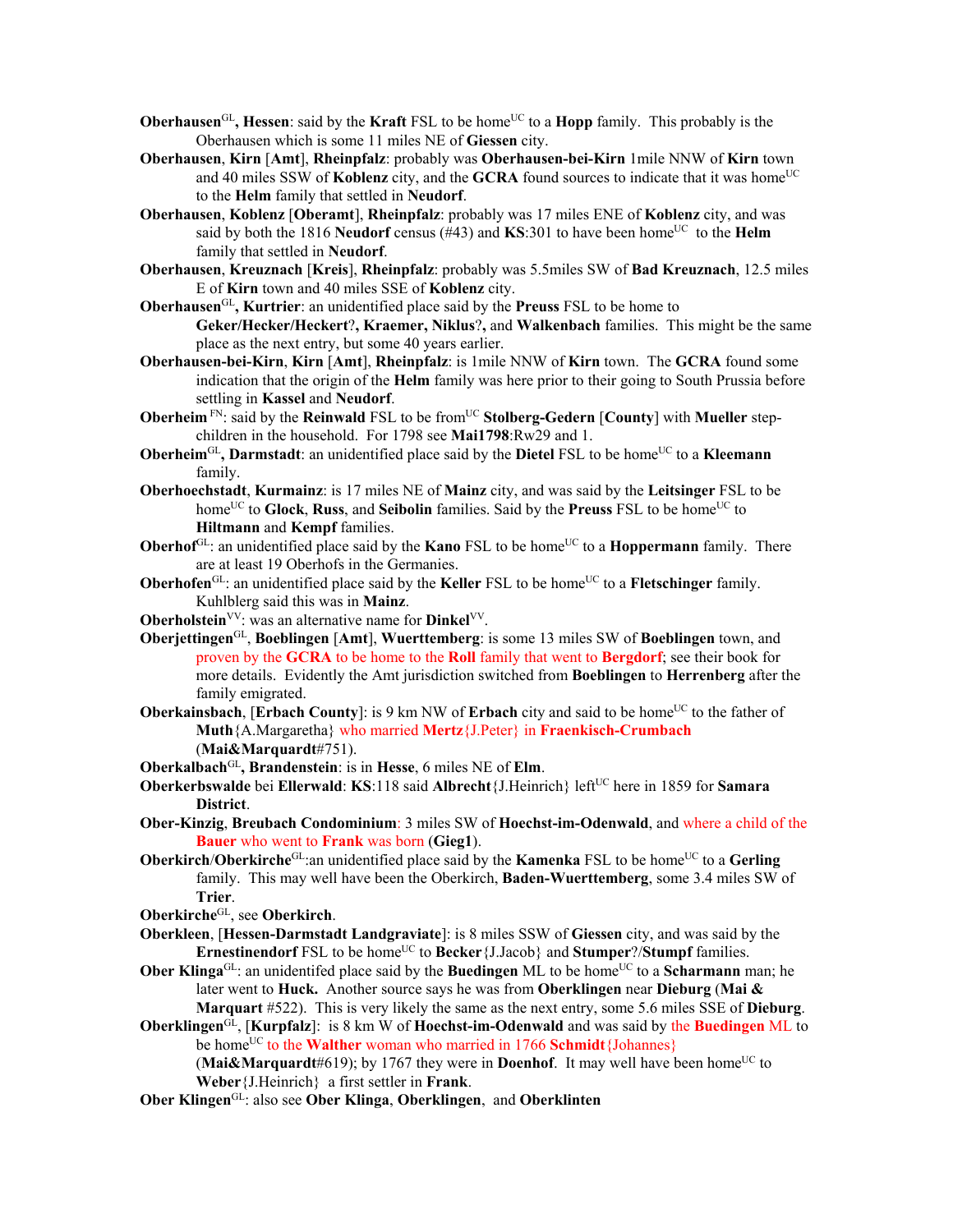- **Oberklinten**(?)<sup>GL</sup>: according to the **Frank** FSL place of uncertain spelling was in the state of **Kurpfalz** and was homeUC to **Weber**{J.Heinrich}**.** This probably was **Ober Klingen**, **Kurpfalz**.
- **Oberlahnkreis**GL, **Hesse**: was an administrative District that centered on **Weilburg** town on the Lahn river.
- **Ober Lais**GL, [**Nidda Amt, Hessen-Darmstadt**]: is 4 miles E of **Nidda,** and 8 miles N of **Buedingen**. Said by the Kromm version of the **Jagodnaja Poljana** FSL possibly to be home<sup>UC</sup> to **Daubert**, **Fischer, Kaiser**, and **Wert/Wuertz/Werth/Wirth** families (pp.29, 30, 33, 34). Said by both Pleve and Kromm versions of the **Jagodnaja Poljana** FSL to be home<sup>UC</sup> to **Luft**, **Schaefer**, and **Scheuermann** families, plus 3 **Appel** and three **Ruhl** families; Stumpp concurred regarding the **Appel**, **Fischer, Ruhl, Schaefer, and Scheuermann** families; Kromm says it may be that the Fuchs family came from<sup>UC</sup> here as well.
- **Oberleinach**GL**, Wuerzburg**: is some 7 miles NW of **Wuerzburg** city, and said by the **Goebel** FSL to be home<sup>UC</sup> to a **Kaes** family.
- **Oberlieser**<sup>FN</sup>: said by the **Mariental** FSL to be from<sup>UC</sup> **Medebach**.
- **Oberlind**(?)<sup>GL</sup>: an unidentified place said by the **Holstein** FSL to be home<sup>UC</sup> to a **Heider**? family. There at least 3 Oberlinds in Germany.
- **Oberlustadt**: near **Niederlustadt**.
- **Obermeilingen**, [**Katzenelnbogen County**]**, Hessen**[**-Kassel Landgr.**]: is 25 km NW of **Weisbaden** city centre and was said by the **Susannental** FSL to be home<sup>UC</sup> to a **Zimmermann** family.
- **Obermoerlen**, [**Kurmainz**]: is 4.5 km NW of Friedberg city and was said by the Recruiter Beauregard's list to have been home<sup>UC</sup> to the **Richmeier** {Johannes} family ( $Lk73$ ).
- **Obermoersbach**?<sup>GL</sup>: an unidentified place said by the **Holstein** FSL to be home<sup>UC</sup> to a **Feuerstein** family. Kuhlberg said this was in [**Kur-**]**Mainz**. The only Obermoersbach I can find was 15 miles SW of **Siegen** city, then in **Sayn-Hachenburg County**.
- **Obermohr**, [**Pfalz-Lautern Principality**]: is 11 miles WNW of **Kaiserslautern** city, and was said by the **Ober-Monjou** FSL to be home<sup>UC</sup> to a **Bepler**/**Pepel** family.
- **Ober-Monjou**VV: aka **Kriwowskoje**, **Obermonjou**, and **Obermunjour**, was a German Catholic village on the eastern side of the Volga founded in 1767. The FSL is published in Pleve, Einwanderung …, vol.III, pp. 289-310. According to this, the first settlers were from the following places with the family names shown here in parens. If a name is in italics it comes from the Kuhlberg lists. If a family name occurs more than once among the first settlers, given names in {} brackets follow the family name. The number after a name is its FSL household number:
	- from **Adelsberg**: (**Neubauer**{Christoph}11, {Michael}86);
	- from **Albstadt**?, *Schwaben*: (**Schuetz**54);
	- from **Allendorf**: (**Brehm**{Johannes}20);
	- from **Alzey**, *Wuerzburg*[sic]: (**Geist**23);
	- from **Aremind**?: (**Schmidt**{Joseph}56 and possibly **Stupart**/**Stuppert**{Johannes}56a);
	- from **Arfurt**, [**Kurrier**]: (**Kuntz**58);
	- from **Auma**, [**Kur**-]**Sachsen**: (**Ludwig**6);
	- from **Bamberg** [**Bishopric**]: (**Brehm**{Peter}33, **Strecklein**/**Stecklein**8, **Wenger**88);
	- from **Beckum**?: (**Wenimherr**79);
	- from **Bellingen**?, *Luxembourg*: **Leinen**69);
	- from **Benschelent**?, *Dessau*: (**Hauptmann**93);
	- from **Bermel**, [**Kur**-]**Mainz**: (**Wendemann/Wiedemann**49 and possibly **Dreher**/**Trerin**49a);
	- from **Besers**?/**Besseringen**?, *Mainz*: (**Bartis**/**Bertus**73);
	- from **Bietigheim**: (**Goering**74);
	- from **Birgel**: (**Siekart**30);
	- from **Breitenguessbach**, **Bamberg** [**Bishopric**]: (**Leribel**61 and possibly **Sack**61a);
	- from [**Isenburg**-]**Buedingen** [**County**?]: (**Doerfler**22);
	- from **Busendorf**: (**Unrein**24);
	- from **Camberg**?,[**Kurtrier**]: (**Giebler**62);
	- from **Denkendorf**: (**Thaeler**19);
	- from **Denklingen**: (**Hemann**?82);
	- from **Dorheim**: (**Bisl**/**Biehl**/**Pihl**44);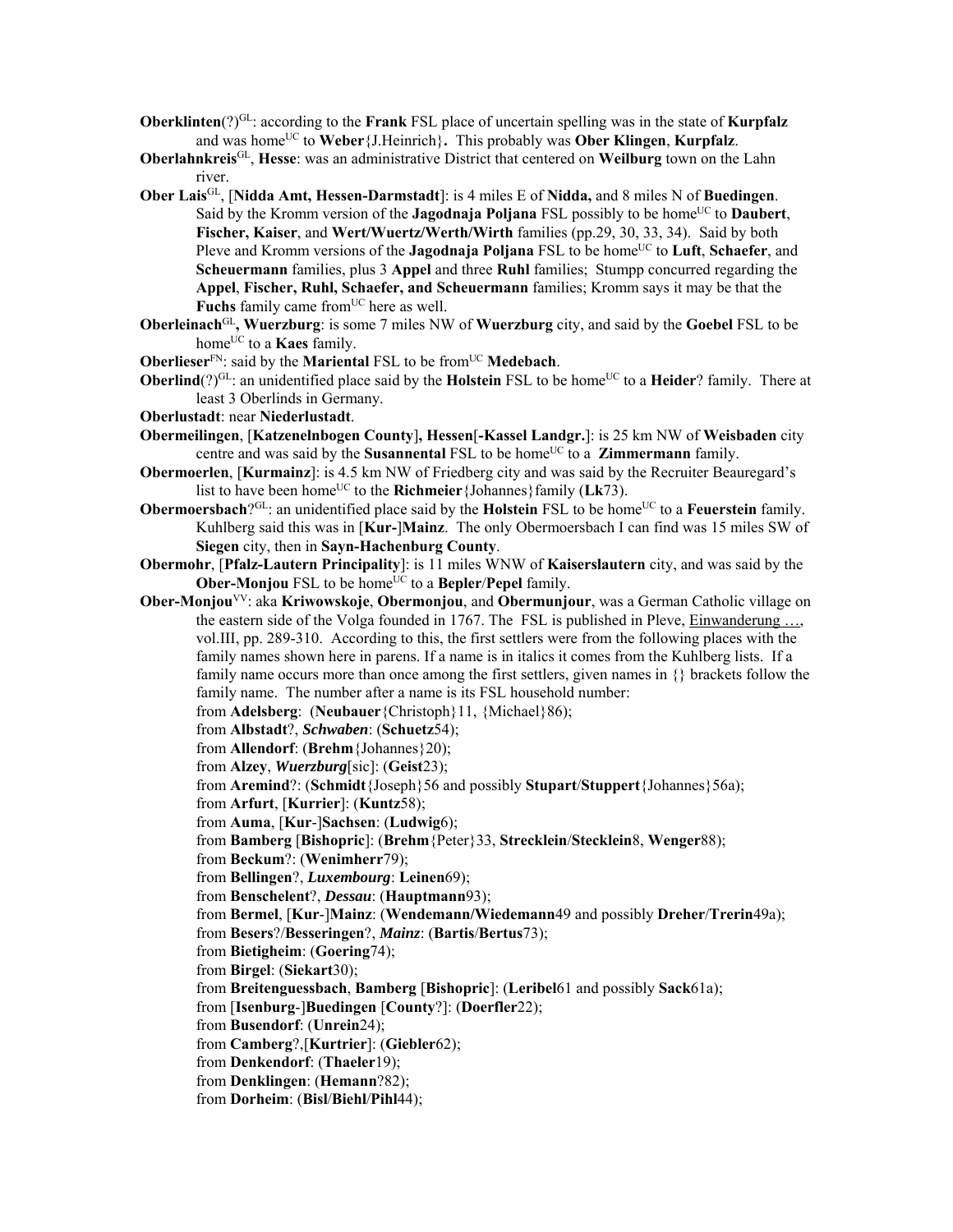from **Drien**?, [**Kur**-]**Trier**: (**Thueringer**28 and possibly **Wendler**/**Wendeler**28a); from **Einbach**: (**Lammer**/**Limmer**36); from **Elfershausen**: (**Sell**87); from **Gatscha**?, [**Oesterreich**?]: (**Fuchs**/**Funk**50 and possibly **Duchscherer**/**Tuchscherer**50a); from **Geiselbach**, [**Kurmainz**]: (**Krapp**/**Krapf**34); from **Gerolzhofen**?, [**Wuerzburg Bishopric**]: (**Waldheuser**/**Waldgener**?/**Waltgeiser**38 and possibly **Seifert**38a); from **Gerstheim**?, *Wuerzburg*[sic?]: (**Rumbach**52); from **Gohr**: (**Silberhorn**/**Silberngon**7); from **Graben**: (**Koch**25); from **Graefenroda**, [**Sondershausen-Ruolstadt County**?]: (**Kohl**27); from **Hoechst**, [**Friedberg Imperial City**?]: **Dechaut**/**Dechant**64); from **Kammerforst**: (**Boese**31, **Brull**{J.Adam}84, {Johannes}47; from **Kanth**, **Schlesien**: (**Konrad**/**Konradi**?76); from **Karling**: (**Esperein**/**Oesterlein**4 and possibly **Blumberger**4a); from **Klasid**?: (**Abt**67); from **Konstanz**, [**Imperial City and Bishopric**]: (**Schenk**92); from **Kosswig**, [**Kurbrandenburg**]: (**Walter**{Charlotta}94); from **Langendorf**: (**Fleischmann**18); from **Laubach**: (**Metzer**/**Metzler**10); from **Lauben**: (**Gruendler**16 and possibly **Hesslich**16b and **Wahl**l6a); from **Leidendorf**: (**Bersa**/**Berzi**&**Bertz**37, **Schneider**{Georg}39); from **Leiningen** [**County**]: (**Neuheim**/**Nauheim**53, **Neulist**51); from **Limburg**: (**Weimar**/**Weimer**12); from **Malsbach**?, [**Regensburg Imperial Abbey**?]: (**Spaar**42); from **Meisendorf**?, **Bamberg**[sic?]: (**Spister**/**Speister**2 and possibly **Spindt**2a); from **Merdershein**?, *Bayreuth*[sic?]: **Wulf**57); from **Nadlinger**? *Wuerzburg*[sic?]: (**Nuernberger**17); from **Nassau**: (**Wilhelm**68 and possibly **Esslauer**68a); from **Nervgenstal**?, *Mergenthal*[?]: (**Model**59); from **Netlangen**?, *Wuerzburg*: (**Brant**3); from **Neudorf**: (**Roth**46); from **Neukirchen**, [**Nassau-Weilburg Principality**]: (**Kessler**55); from **Niederbrechen**, [**Kurtrier**]: (**Schuj**/**Schuvie**66); from **Nordheim**: (**Arnemann**89); from **Obermoersbach**?, *Mainz*[sic?]: (**Feuerstein**60); from **Obermohr**, [**Pfalz-Lautern Principality**]: (**Bepler**/**Pepel**65); from **Obernzenn**?, [**Seckendorff Barony**?]: (**Mueller**45); from **Oberwaldstedt**?, [**Kurmainz**?]: (**Fischer**77 and possibly **Rupp**77a); from **Ockstadt**: (**Mathis**/**Mattias**75, **Schuhmann**78, **Sennt**/**Selbeck**?43, and possibly **Diehl**{Friedrich}43a); from **Oppertshofen**: (**Sollbach**5 and possibly **Kirchturm**5a); from **Orlich**?, *Trier*: **Hertling**/**Gertling**29); from **Paris**, *Frankreich*: (**Koenig**81); from **Pfaffenwiesbach**, [**Wallbott Barony**]: (**Lauer**95); from **Rabachan**?: (**Weber**48 and possibly **Krueck**48a and **Stupart**/**Stupert**{Katharina}48b); from **Rastatt**, [**Baden-Baden Margraviate**]: (**Himmel**/**Huemmel**13); from **Reischenschlerch**?: (**Vogel**35 and possibly **Lenkof**/**Leikam**35a); from **Resfenberg**?, *Bassenheim*: (**Waldschmidt**80); from **Riol**: (**Schaller**41 and possibly **Hessemar**/**Gesmer**?41a); from **Roedern**?: (**Diehl**{Katharina}15); from **Ronneburg**: (**Arzt**85); from **Schoeneberg**: (**Marqua**/**Marquardt**90); from **Sondersfeld**, [**Kurbayern**]: (**Doeringer**/**Doehring**/**Doering**71);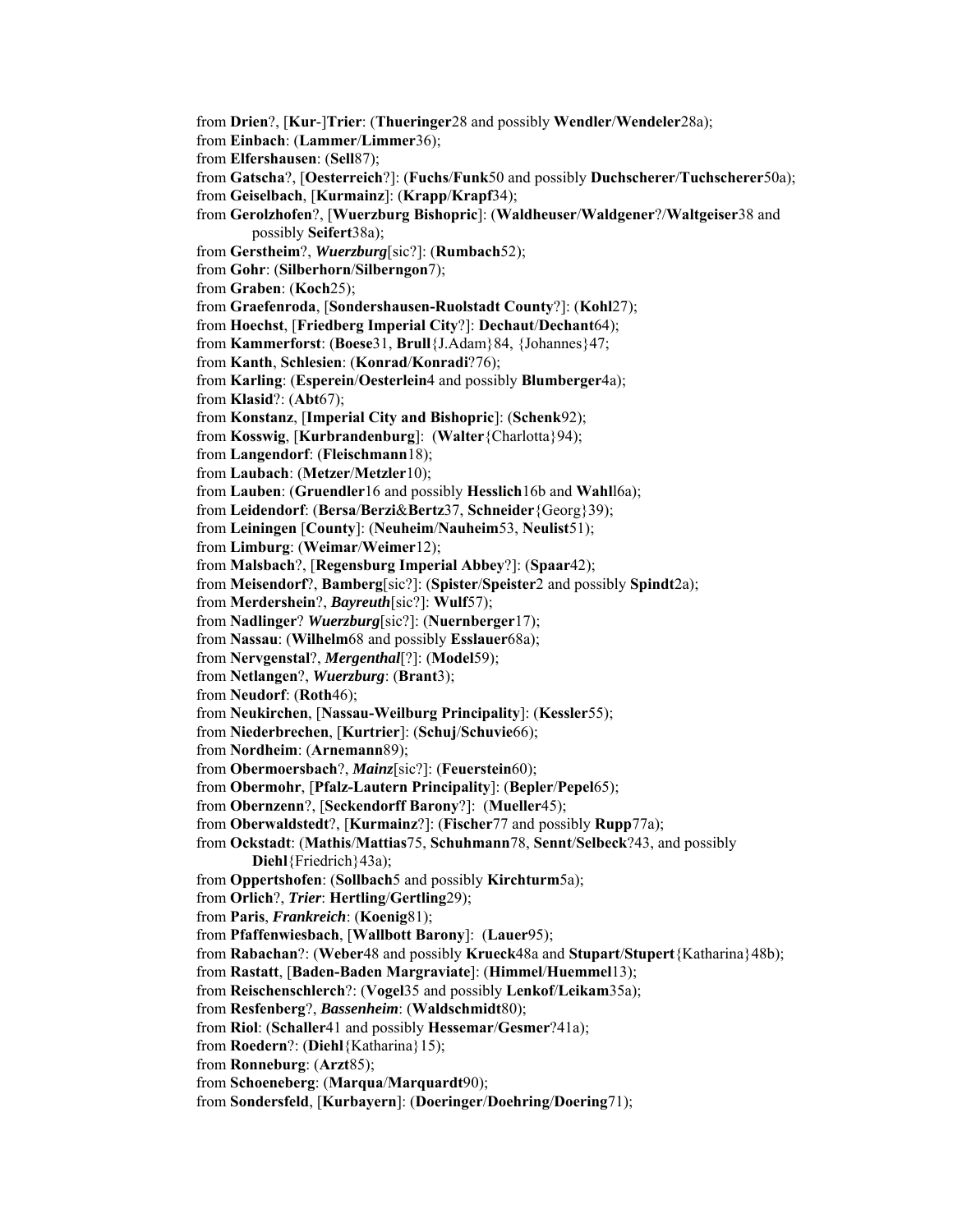from **Starkstadt**?, **Mainz**: (**Aumueller**26);

from **Tiefenthal**: (**Fuschsner**32);

from [**Kur**-]**Trier**: (**Zimmermann**91);

from **Umkirchen**?: (**Ditrich**70);

from **Wien**, **Oestrerreich**: (**Sommer**83 and possibly **Pauly**83a);

- from **Wiesbach**: (**Kranewitz**/**Krannewitter**63);
- from **Wiesbaden**, *Mainz*: (**Boos**/**Boes**{Michael}9);
- from **Wiesthal**, *Franken*: (**Matheas**/**Matasch**&**Mattias**72);
- from **Windheim**?: (**Heppner**/**Huebner**/**Hoepfner**40);
- from **Wuerzburg** [**Bishopric**]: (**Grenzer**/**Krentzer**1, **Muench**/**Mink**14, and possibly **Burger**1a); from **Zeisdorf**, [**Kursachsen**?]: (**Betz**21);
- other possible first settlers are: **Bender**{Philipp}, **Stuckart**{Elisabeth}, **Walter**{Georg/Erhard}, **Wasen**{Philipp} and **Weiberich**[Georg}.
- **Obermonjou**<sup>VV</sup>: an alternate name for **Ober-Monjou**<sup>VV</sup>.
- **Obermunjour**<sup>VV</sup>: an alternate name for **Ober-Monjou**<sup>VV</sup>.
- **Obermundstadt**GL, (might be **Ober-Mockstadt** which is 7 miles NW of **Buedingen**), according to the **Frank** FSL, was in the state of **Isenburg** and was home<sup>UC</sup> to a **Stamm** family.
- **Obermusbach**, **Freudenstadt** [**Amt**], **Wuerttemberg**: is 3 miles NE of **Freudenstadt** city, and was proven by the **GCRA** to be home to the **Bohnet**/**Bonnet** family that settled in **Neudorf**.
- **Obernau<sup>GL</sup>:** said by the **Boaro** FSL to be home<sup>UC</sup> to a **Kraz**? family. There is one Obernau 15 miles WSW of Reutlingen, one 3 miles SSW of Aschaffenburg, and one 18 miles WSW and one 24 miles SW of Siegen.
- **Obern Breidenbach**GL: is some 6 miles SSW of **Alsfeld, Hessen**. Said by the **Buedingen** Births and Deaths record to be in the district of **Romrodt** and to be home<sup>UC</sup> to a **Helwig** man; he and his wife later went to **Kraft** (**Mai&Marquardt**#1218).
- **Obendoerfer/Oberndoerfer/Oberdorfer**FN{Paulus/Paul}: of **Eltersorf** married in **Woehrd** May 1766 **Frey**{A.Maria} of Amberg (**Mai&Marquardt**#799). On 12 Sept 1766 {Paul &M.Anna} arrived in **Russia,** he said to be from **Bayreuth** (**Kulberg**5822). Not found in **T**.By 5 Sept 1767 this couple had settled at **Stahl-am-Tarlyk** FSL #38, he said to be fromUC **Eltersdorf**, **Erlangen**, **Nuernberg** [**Imperial City**]. The maiden name of his wife was given as **Frei** in 1798 (**Mai1798**:St33).
- **Oberndorf**GL: see **Oberdorf, Wuerttemberg**.
- **Oberndorf**<sup>GL</sup>, **Oberentrecht**?: an unidentified place said by the **Brabander** FSL to be home<sup>UC</sup> to a **Brandecker** family. There are an even one billion Oberndorfs in the Germanies!
- **Obernhausen**, **Gersfeld** parish, **Freie Adelprovinz der alten Ritter** [i.e.**Herrschaft-Gersfeld**]: **Obernhausen** is 3.5 km N of **Gersfeld** town. **Doris Evans** reported the finding of a **Burkhard** marriage in 1612 in **Oberhausen** [sic for **Obernhausen**] of **Gersfeld** parish. Was the birthplace of some of the children of the **Zitzmann** colonist who went to **Frank** For a bit more information go to http://cvgs.cu-portland.edu/origins/b/burkhardt\_walter.cfm.
- **Obernhausen, Kurtrier**: an unidentified place said by the Leitsinger FSL to be home<sup>UC</sup> to a **Keller**/**Keiler** family. I can find 5 Obernhausen in Germany, none of the five on lands that were then **Kurtrier**.
- **Obern-Ohm**GL, [**Lauterbach**?]: is some 11 miles W of **Lauterbach** town, and said by the **Buedingen** ML to be home<sup>UC</sup> to a **Weidhardt** man who in 1766 married a **Schwing** woman; by 1767 this couple was in **Karasnoyar**; Stumpp said this place was near **Alsfeld, Hessen** (**Mai&Marquardt**#597).
- **Obernubel**?<sup>GL</sup>: an unidentified place said by the **Neidermonjou** FSL to be home<sup>UC</sup> to a **Wernerhold** family. Said by Kuhlberg to be in **Hessen**..
- **Obernzenn**?, [**Seckendorff Barony**?]: is 11 miles NNW of **Ansbach** city, and was said by the **Ober-Monjou** FSL to be home<sup>UC</sup> to a **Mueller** family.
- **Oberolm**GL: is some 5 miles SW of **Mainz** city center, and said by Stumpp to be near **Mainz** as well as home<sup>UC</sup> to the **Kaemmerer** man who married in 1766 a **Voelcker/Voelker** woman in **Buedingen**; b**y 1767 this couple was in Goebel (Mai&Marquardt#357). Oberolm was a possession of Mainz**, but I do not believe it was considered part of **Kurmainz**. Also see **Grosserlach**.
- **Oberpesin**(?)<sup>GL</sup>, **Zorn**(?): an unidentified place said by the **Dobrinka** FSL to be home<sup>UC</sup> to **Vogel**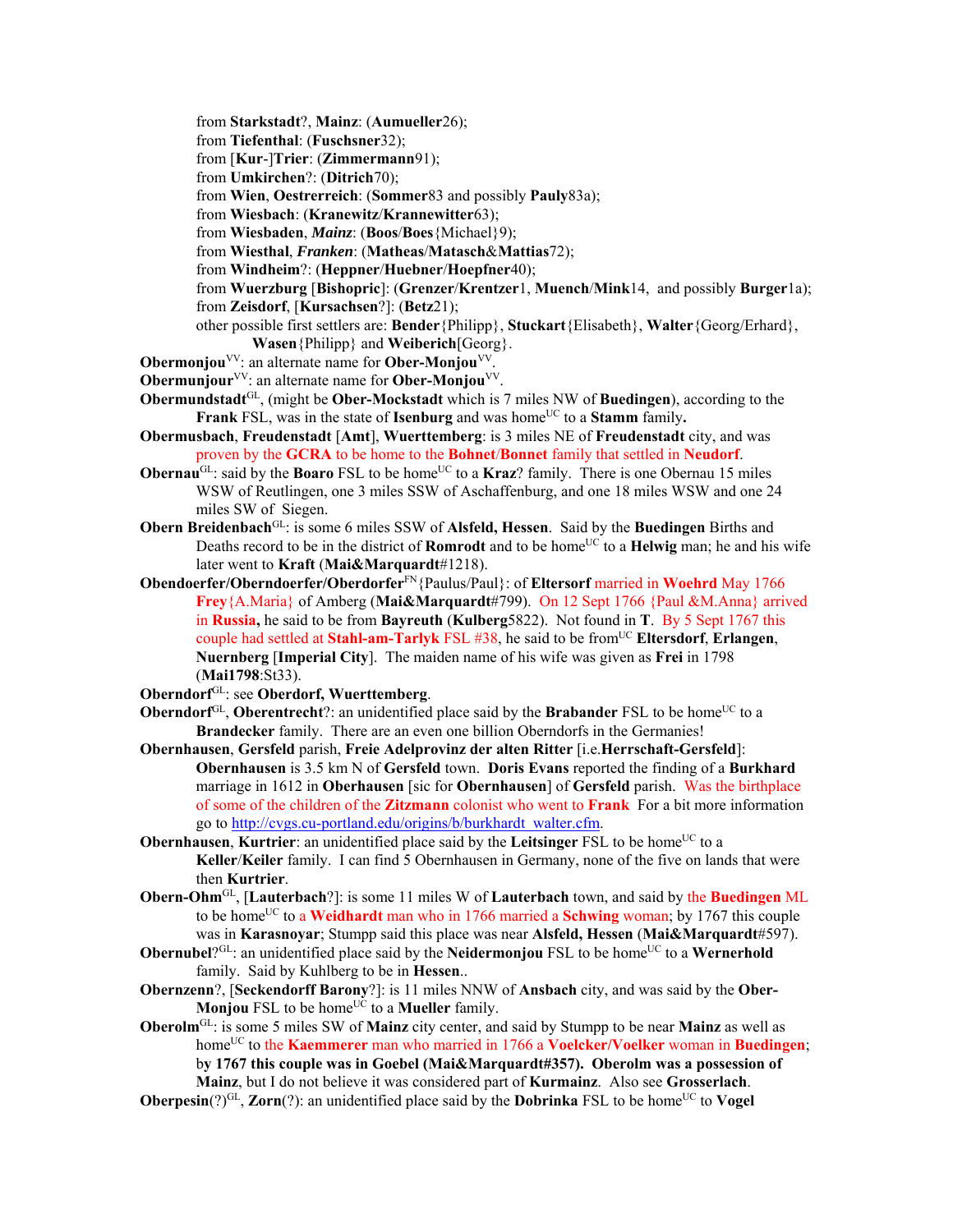families. This might have been **Ober Bessingen, Solms-Braunfels**, some 3 miles E of **Lich** town. **Oberpfalz:** is the **Upper Palatinate**, which today is the part of Bavaria NE, E and SE of **Nuremberg. Oberramstadt**<sup>GL</sup>: said by the **Kamenka** FSL to be home<sup>UC</sup> to a **Schaefer** family. There is an

Oberramstadt in **Bavaria** 6 miles WNW of **Ansbach** but more likely the following entry:

**Ober-Ramstadt**GL, [**Hessen**-]**Darmstadt** [**Landgraviate**]: is some 5 miles SE of **Darmstadt** city, and said by the **Laub** FSL to be home<sup>UC</sup> to **Bichner**, **Hinkel**, **Kuhlmann**, and **Rothgang** families. Said by the **Warenburg** FSL to be home<sup>UC</sup> to a **Fischer** family.

**Ober-Ramstadt**GL, **Hessen**: is the preceding entry, but also see **Oberdarmstadt** and **Ramstadt. Oberrau**GL: see Friedberg**.** 

- **Oberreich**{A.Elis.}: from **Crumstadt,** near **Gr.Gerau** married **Launert**{Nicolaus} 20 June 1766 in **Buedingen** {**Mai&Marquardt**#705 & **KS**142). **KS**147 has **Crumstad**t near **Goddelau**. No later information found.
- **Oberreutz/Oberreuss**, **Gersberg** parish, **Kurbayern**: an unidentified place said by a **Woehrd** ML to be home<sup>UC</sup> to the Catholic **Spizwiszer**{Thomas} who married Lutheran **Brandhof**{Magdalena} 30 April 1766 in **Woehrd** (**Mai&Marquardt**#783). See **Gersberg** parish.
- **Oberritter/Ritter/Reider**FN{A.Maria}: from **Schlirbach** married **Richter**{J.Eckhard} 15 June 1766 (**Mai&Marquardt**#693). On 29 Aug 1766 this couple arrived in **Russia**, he said to be from **Isenburg** (**Kulberg**3791). Not found in **T**. By 15 Aug 1767 {Eckhart & A.Maria} had settled at **Norka** FSL 19, he said to be from **Isenburg**. In 1798 {Eckart}, **Reider**{A.Maria} and a large group of their children and grandchildren were still living in **Norka** (**Mai1798**:Nr106). Her name is given elsewhere as **Ritter**.
- **Oberrod, [Kur-]Mainz**[sic?]: said by the **Schaefer** FSL to be home<sup>UC</sup> to the **Weber** wife of **Appel**. I found 4 Oberrods, none of them in lands that had been **Kurmainz**. See **Oberroth**/**Oberroden**.
- **Ober Roden**GL, **Hessen**: see **Oberroth**, **Kurmainz**.
- **Oberrohn**<sup>GL</sup>: an unidentified place said by the **Paulskaya** FSL to be home<sup>UC</sup> to an **Aitrich** family. Kuhlberg said this was in **Riedesel**. The only Oberrohn I can find is some 9 miles SW of **Eisenach** city, and was then apparently in either **Eisenach Duchy** or **Eisenach County** … The **Riedesel** evidently had married into the ruling family in **Eisenach**.
- **Ober-Rosbach**GL, **Darmstadt**: see **Rosbach**.
- **Oberroth**<sup>GL</sup>, **Kurmainz**: an unidentified place said by the **Goebel** FSL to be home<sup>UC</sup> to **Nadler**, **Winter**, and perhaps **Leonhard** families. V. Kirchmier of Cologne, Germany says this is the old name for **Ober-Roden** which in 1478-1803 belonged to **Kurmainz** and is today in the district of Roedermark, some 10 miles SE of **Frankfurt-am-Main**.
- **Oberotterbach**GL, **Doerrenbach** [**Amt**], **Bergzabern** [**Oberamt**], **Rheinpfalz**: is 1 miles SSE of **Doerrenbach** town. Using **FHL**#193,120 and 193,818 it was proven by the **GCRA** to be home to the **Ketterling** family that settled in **Kassel**.
- **Obersabelrot**?GL, [**Hessen**-]**Darmstadt** [**Landgraviate**]: an unidentified place said by the **Warenburg** FSL to be home<sup>UC</sup> to a **Doering** family. There is an **Ober Seibertenrod**.
- **Oberschlettenbach**GL, **Bergzabern** [**Amt**], **Rheinpfalz**: is 7 miles NW of **Bad Bergzabern**. The **GCRA** found indications that the **Miller**{G.Peter, J.Philip} family was there before going to **Kassel**. Both the 1816 **Kassel** census (#24) and **KS**:310 incorrectly stated this was home<sup>UC</sup> to the **Hof** family that settled in **Kassel**.
- **Oberschgogen**?, **Kurmainz**: an unidentified place said by the **Dehler** FSL to be home<sup>UC</sup> to a **Scheierling** widow.
- **Ober Schwarzbach**: is 22 km ESE of **Heidelberg** and said to be home to **Baer**{J.Nicolaus & Philipp} who were among the first settlers of **Anton**.
- **Obersdorf**<sup>GL</sup>, **Kurpfalz**: an unidentified place said by the **Kolb** FSL to be home<sup>UC</sup> to a **Minch** family. Later spelled **Mink**.
- **Ober-Seemen<sup>GL</sup>, Gedern Amt, Stollberg-Gedern County:** is 9 miles NE of **Buedingen**, 6 miles E of **Nidda**, and said by the Kromm and Stumpp versions of the **Jagodnaja Poljana** FSL to possibly be homeUC to a **Langlitz** family. **Schott**{J.Henrich} was from **Ober-Seemen** according to his son's March1733 **Mittlel-Seemen** parish marriage record.
- **Oberseebach**GL, **Weissenburg** [**Amt**], **Elsass**: is some 3.5 miles SE of **Wissembourg** city and proven by the **GCRA** to have been one of the homes of the **Bender** family that went to the **Glueckstal**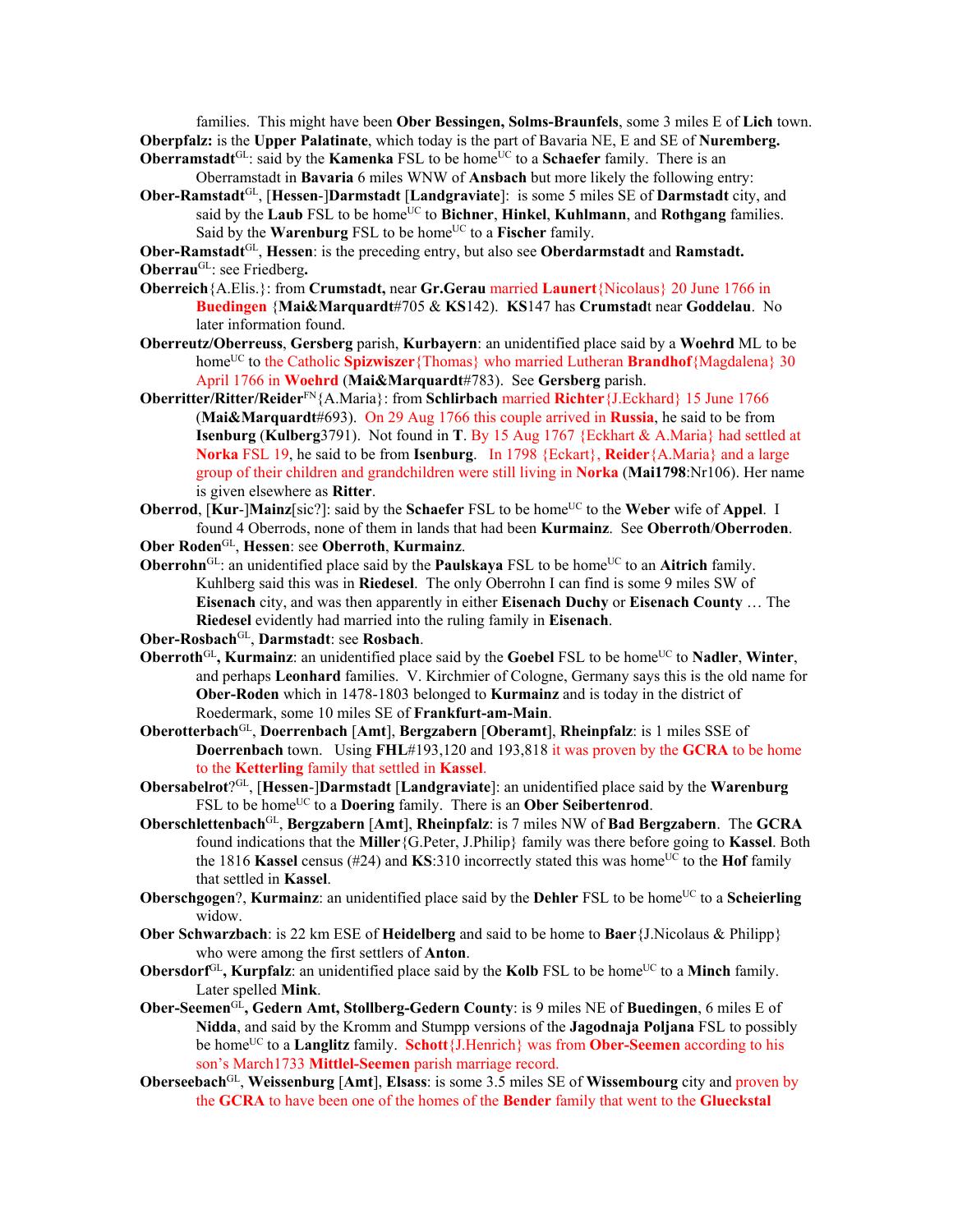colonies, and to be home to the **Rindel**/**Riddell** family that went to **Bergdorf**. Also proved by the **GCRA** as the home of Frau **Springer** (1816 **Kassel** #16), née **Pflug**, and to be where of the last children were born of the first **Reuter**/**Reuther**/**Reiter** settler in **Neudorf** prior to leaving for Russia. The **GCRA** also proved this to be the home of a **Hofwald** woman who became frau Peter **Hofer**, and proved it the birthplace of some of her **Hofer** children who settled with their parents in **Neudorf**. See the **GCRA** book for more details on each of these families.

- **Ober Seibertenrod**, [**Hessen**-]**Darmstadt** [**Landgraviate**]: is 33 km E of **Giessen** city. See **Obersabelrot**.
- **Obersinn**<sup>GL</sup>, Wuerzburg: said by the **Krasnoyar** FSL to be home<sup>UC</sup> to a Mueller family. Wuerzburg here apparently is a mistake: in the 1760's Obersinn was a part of the **Thuengen** Barony, not of the **Wuerzburg** Duchy.
- **Obersorg**: is 7 km SSE of **Alsfeld** town. **KS**125 said a **Doerganz** man & wife left<sup>UC</sup> from here, no date was given.
- **Obersotzbach** GL: is 8 km NE of **Gelnhausen** city.
- **Oberst**<sup>FN</sup>: said by the **Roethling** FSL to be from<sup>UC</sup> **Koponwuen**(?), **Wuerzburg**, Bavaria.
- **Oberstadt**<sup>GL</sup>, **Schwaben**: an unidentified place said by the **Brabander** FSL to be home<sup>UC</sup> to a **Rach** family.
- **Oberstein**<sup>GL</sup>: said by the **Boregard** FSL to be home<sup>UC</sup> to a **Hahn**{Georg} family. There were at least 4 Obersteins in the Germanies, but this was most likely the place named in the next entry.
- **Oberstein-an-der-Nah**GS, a **Barony/Knights holding** near **Idar**: 25 miles SW of **Bad Kreuznach**.
- **Oberstenfeld**GL**, Ludwigsburg parish, Wuerttemberg**: is some 9 miles NE of **Ludwigsburg**, Baden-Wuerttemberg, and was home to a **Hepperle** family that settled in **Gueldendorf, Odessa**.
- **Oberstenfeld**GL, **Marbach** [**Amt**], [**Ludwigsburg Overamt**], **Wuerttemberg**: is some 5.5 miles NNE of **Marbach** town, and was proven by the **GCRA**, using **FHL**#1,187,126 to be home of **Doering/ Deuring**, and of his **Nafzger** wife, that went to **Bergdorf** and **Kassel**. Proved as origin to the **Hamann** family that went to **Glueckstal** by the **GCRA**. See the **GCRA** book for more detail.
- **Obert**<sup>FN</sup>{Renard} and {Georg}: said (no locality indicated) by the **Brabander** FSL to be from<sup>UC</sup> **Languedoc.** For 1798 see **Mai1798**:Bn05 {Renard} and Sm59 {Georg}.
- **Obert**FN: also see **Hober**.
- **Obertaunus:** the Taunus Mountains run ENE from **Bingen** on the Rhine to just north of **Frankfurt-am-Main.**
- **Obertiedfenbach**<sup>GL</sup>: said by the **Susannental** FSL to be home<sup>UC</sup> to a **Billeau** family. There were at least 3 places with this name in the German-speaking lands. I rthink the one in **Nassau-Dillenburg Principality** 9 km NNE of **Limburg-an-der-Lahn** is the best bet here.
- **Ober-Ulm**GL, **Mainz**: some 5 miles W of **Mainz** city and said by the Kromm version of the **Jagodnaja Poljana** FSL to be home<sup>UC</sup> to a **Kaemmerer** man who was sent here as an 1812 prisoner of war (p.137).
- **Oberunstadt**?,  $[Kur-]Bayern$ : an unidentified place said by the **Brabander** FSL to be home<sup>UC</sup> to a **Retenmeier** family.
- **Oberursel**GL, **Kurmainz**: is 6 miles NW of **Frankfurt-am-Main** centre, and said by the **Keller** FSL to be home<sup>UC</sup> to **Birsack**{Johannes}, {Philipp} families. Said by the **Preuss** FSL to be home to a **Schmidt** family.
- **Oberviechtach**GL: is 40 km E of **Amberg** and some 61 miles E of **Nuernberg**, **Bavaria**.
- **Oberwaldach, Freudenstadt** [Amt], **Wuerttemberg**: said by **KS**:298 to have been home<sup>UC</sup> to a Heier family. The GCRA says there was no church in Oberwaldach, it was in **Tumlingen**.
- **Oberwaldstedt**?: said by the **Ober-Monjou** FSL to be home<sup>UC</sup> to a **Fischer**family and possibly to their **Rupp** brother-in-law. Kuhlberg said this was in [**Kur**-]**Mainz**. This probably is **Oberwoellstadt** then in **Kurmainz**, 2 miles S of **Friedberg** city center.
- **Oberweier**GL, **Rastatt** [**Amt**], **Baden**: is some 4 miles E of Rastatt city, and said by the 1816 **Glueckstal** census to be a possible home<sup>UC</sup> to the **Schaible** family. See the **GCRA** book for more detail.
- **Ober Weissenbach**: an unidentified place said to be home<sup>UC</sup> to **Schuh**{Elisabeth who married **Grunenwald**{Christian} 12 May 1766 in **Friedberg** (**Mai&Marquardt**#342).
- **Oberweld**?<sup>GL</sup>: an unidentified place said by the **Boregard** FSL to be home<sup>UC</sup> to a **Graf** family. Kuhlberg said this was in **Sachsen**.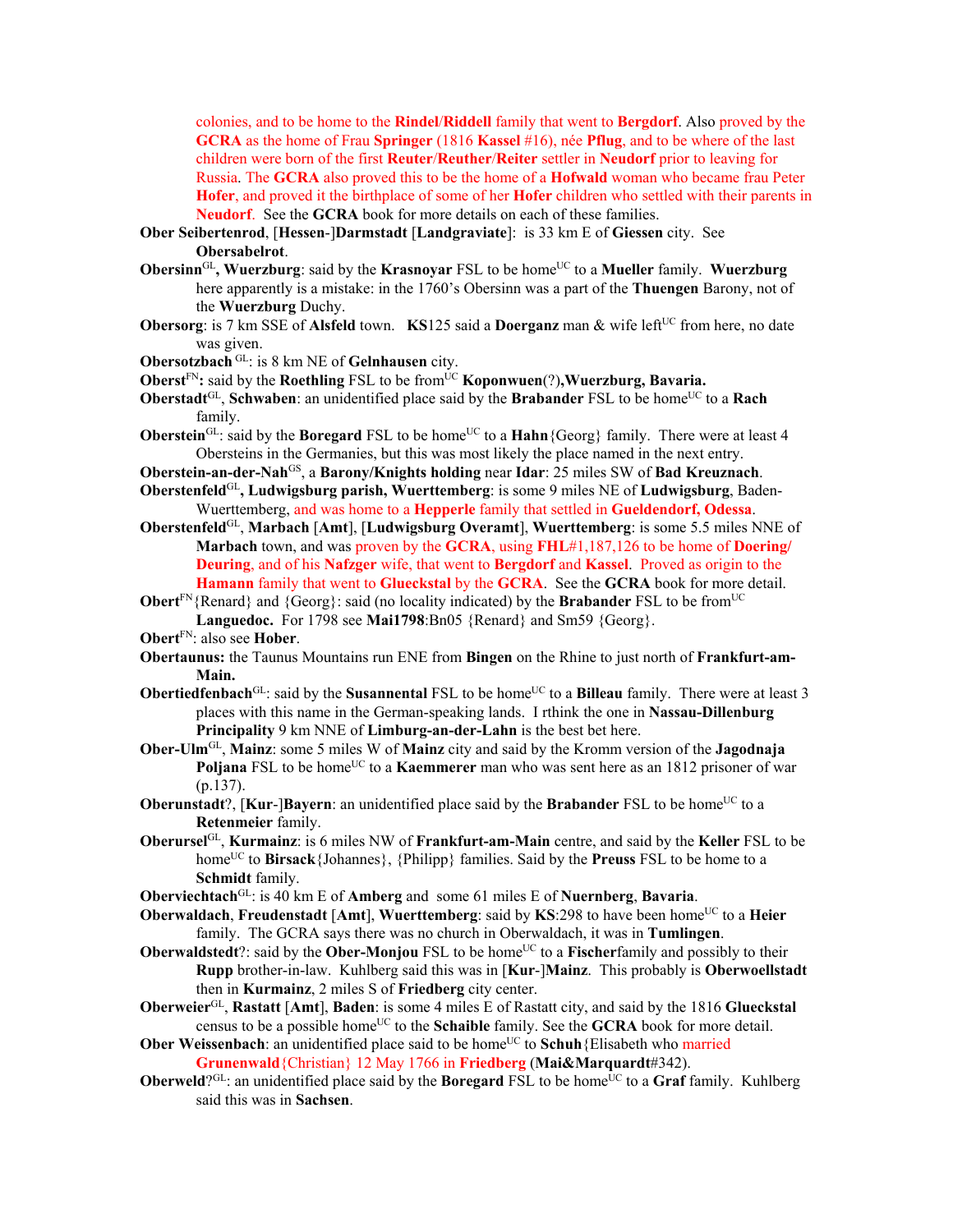- **Oberwetz**<sup>GL</sup>, Braunfels: is some 5.4 miles SE of Braunfels city, and said by the Bangert FSL to home<sup>UC</sup> to an **Otto** family.
- **Oberwiedermus**, **Isenburg**[-**Meerholz County**]: **Bonner** proved this the origin of **Kraeuter**/**Krauter** listed in the **Balzer** FSL (#81). Now known as Alt-Wiedermus, **Hessen**, 4 miles SW of **Buedingen** city.
- **Ober Wintersheim**<sup>GL</sup>, **Darmstadt**: said by the **Kraft** FSL to be home<sup>UC</sup> to a **Sauerwein** family. This may be Oberwiddersheim some 10 miles NE of **Friedberg, Hessen**.
- **Oberwittighausen**GL: is in **Baden-Wuerttemberg** some 11 miles SE of **Wuerzburg, Bavaria**, and said by the **Katharinenstadt** FSL to be home<sup>UC</sup> to a Friedrichsen and possibly a Weinberg family.
- **Oberwoellstadt**, **Kurmainz**: is 2 miles S of **Friedberg** city center.
- **Oberzell**GL, [**Hanau County**?]: Betty Schmoll has proof that her ancestor **Alt**{J.Heinrich}who went to **Norka** came from here.
- **Obetz**<sup>FN</sup>: said (no locality mentioned) by the **Jost** FSL to be from<sup>UC</sup> **Dessau**. I could not find this family in the 1798 Volga censuses.
- **Obholz**<sup>FN</sup>: said by the **Louis** FSL to be from<sup>UC</sup> Bitsch, **Lothringen**. In 1798 the family name was sometimes spelled **Abholz** or **Opholz** (**Mai1798**:Ls9,Mt5,13). Darrell **Burghardt** reports that he found this **Opholz** family near **Saarburg** in post-1763 records.

**Obisker**<sup>FN</sup>: said by the **Seelmann** FSL to be from<sup>UC</sup> **Branik**?, (**Boehmen**?). For 1798 see **Mai1798**:Sm48. **Oblaender/Oplaender**<sup>FN</sup>{Conrad}: from<sup>UC</sup> **Klein Gartach, Brackenheim, Wuerttenberg** arrived at

- **Flensburg, Schleswig Royal Duchy** in July 1761. With wife and child he deserted **Denmark** in April 1765 (**EEE** p.542). By April 1766 they had settled in **Shcherbakovka** FSL #39 which said he was fromUC **Kleingarten**. For 1798 see **Mai1798**:Sv7(where the wife's maiden name is given as **Maier**).
- **Oblinger**<sup>FN</sup>: said by the **Mariental** FSL to be from<sup>UC</sup> **Zweibruecken** (no locality mentioned).

**Obraurangel**GL, **Luxembourg** [Duchy]: an unidentified place said by the Brabander FSL to be home<sup>UC</sup> to a **Dossier** family.

- **Obrecht**FN: see **Albrecht**.
- **Obrey**FN: this family name was found recorded in **Schlitz** marriage records 1762-1767; see **Flegel** trip.
- **Obrigheim**GL **bei Gruenstadt**: is 13 miles NW of Mannheim city, and according to a contemporary pastor was home to the **Schlund** man who married a **Matteas** woman in 1768 and lived in **Bauer**

(**Mai&Marquardt**#1243).

**Ochs**<sup>FN</sup>: said by the **Keller** FSL to be from<sup>UC</sup> **Tunbahc**?, **Kurtrier**. For 1797 and 1798 see Mai1798:Mv

**Ochs**{Wilhelm}: he is mentioned in **Seelmann** in 1797 (**Mai1798**:Mv2723, Ps6) but I could not find him in any FSL.

- **Ochs**FN: also see **Aks, Oehs,** or **Oxt**.
- **Ochsen**{A.Cunigunda}: from<sup>UC</sup> **Riedesel Barony** married **Doerrig**{Johan} 7 June 1766 in **Luebeck**, but the entry is crossed out (**Mai&Marquardt**#240). Not in **KS** or in any later source.
- **Ochsenbach**GL**,** is an unidentified locality which, according to the **Frank** FSL, was in the state of **Wuerttemberg** and was home<sup>UC</sup> to a **Betz** family. This might be the same place as the following entry.
- **Ochsenbach**GL, **Brackenheim** [**Amt**], **Wuerttemberg**: is some 6 miles SW of **Brackenheim** city, and the **GCRA** proved this home to the **Lang**{Andreas) family that settled in **Kassel**.
- **Ochsenburg**<sup>GL</sup>: an unidentified place said by the **Shcherbakovka** FSL to be home<sup>UC</sup> to the **Steinert** family. Although there are at least 5 Ochsenburgs in the Germanies, this very likely was the one then in **Wuerttemberg Duchy**, 6.5 km SSW of **Eppingen** city and 5.5 km SE of **Suelzfeld** then the seat of the **Goler von Ravensburg Ritterkreis**, a knight's holding, and home of the other **Shcherbakovka Steinert**.
- **Ochsenfurt**<sup>GL</sup>, Dessau: an unidentified place said by the Bettinger FSL to be home<sup>UC</sup> to a Schlehe and possibly a **Richter** family. There is an Ochsenfurt, **Bavaria**, some 10 miles SE of **Wuerzburg**.
- **Ochsenfurt**, **Wuerzburg** [**Bishopric**]: is 10 miles SE of **Wuerzburg** city, and said by the **Hoelzel** FSL to be home<sup>UC</sup> to a **Metz** family.
- **Ochsenhausen**<sup>GL</sup>: said by the **Mariental** FSL to be home<sup>UC</sup> to a **Rittmann** family. There is a place of this name some 22 miles S of **Ulm** city in **Baden-Wuerttemberg**.
- **Ochsenhirt**FN: said by the **Messer** FSL to be from **Isenburg**. **Wagner1** p. 85 proved that this **Bueches**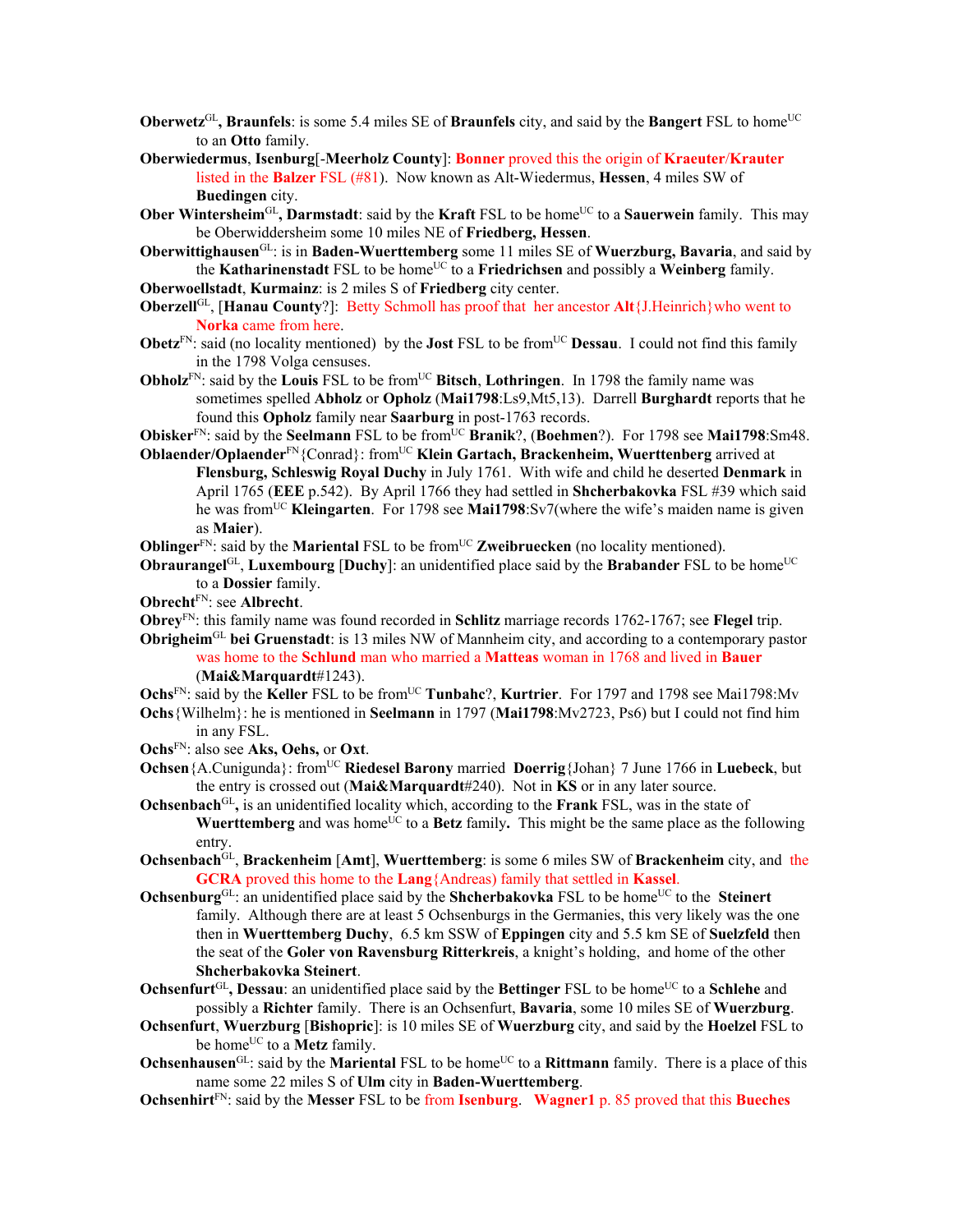schoolmaster was born (parents named) in **Duedelsheim**, **Isenburg**[-**Buedingen County**] married there (date, bride and her parents are given) and was cousin to the **Raab**s of **Duedelsheim**, later of **Balzer**.

- **Ochsenthal**, [**Wuerzburg Bishopric**]: is 5 km W of **Hammelburg** and said by the **Schoenchen** FSL to be home<sup>UC</sup> to a **Leichner** family.
- **Ochsner**FN: according to Steven Hahn this family from **Edenkoben** settled in **Worms, Odessa**.
- **Ockel**FN{Daniel}: not found in **Kulbert** or in **T**. By 27 Aug 1766 he and wife {Anna} and 2 children had settled at **Boregard** FSL #45, he said to be fromUC **Kornbach**. The 1798 **Boregard** census gives the wife's maiden name as **Meingott** (**Mai1798**:Bo09).
- **Ockel**{Johannes}: **KS**147 says he left **Selters** near **Buedingen**. No further information.
- **Ockel**FN: also see **Ogel**.
- **Ockstadt**GL: seems to have been in a tiny barony, possibly of the same name, just W of **Friedberg** Imperial City. Said by the **Ober-Monjou** FSL to be homeUC to **Mathis**/**Mattias**, **Sennt**/**Selbeck**?, and **Schuhmann** families, and possibly to **Diehl**{Friedrich}.
- **Odenheim**, **Bruchsal** [**Amt**], **Baden**: is 7.5 miles NE of **Bruchsal** city, and was proven by the **GCRA** to be home to the **Unger** family that settled in **Neudorf**.
- **Odenwald**<sup>GL</sup> is a famous old forest in southeastern **Hesse**. Said by the **Messer** FSL to be home<sup>UC</sup> to an **Brunner** family.
- **Oderberg**: unidentified place said by **Kulberg**49 to be home<sup>UC</sup> to **Masch**{Johann+w}.
- **Odernheim.** (**Kurpfalz**): 25 km SW of **Bingen** and said to be home<sup>UC</sup> to **Sefling**{Thomas} who married **Pfahler**{Margaretha} in **Friedberg** 17 May 1766 (**Mai&Marquardt**#346).
- **Odessa:** a city around which were many Russian German villages on the Black Sea and to the north of it.
- **Od(v)erberg**{Lukas}: **KS**:82 and 147 say this party of 3 from<sup>UC</sup> Siebersdorf(spelling?) in 1764 was sent on to the **Saratov** area as part of the group of colonists transported under the command of Captain Paykul and Cornet Rehbinder. **KS**147 says he with wife and 2 children was from **Stiftmitzen**(?). I have not found them in any published FSL.
- **Oechsle**FN: see **Oexle**.
- **Oefingen parish**, **Donaueschingen** [**Amt**], **Baden**: is 1.3 miles E of **Oberbaldingen** village.
- **Oehler/Oeler**{Johannes}: a Danish recruit married **Pretsch**{A.Eliesabetha} in **Buedingen** March 1766 (**Mai&Marquardt**#456 & **KS**147 & 149). No further information.
- **Oehlmann**FN: this woman of **Rimhorn**, **Breuberg Condominium**, married and lived there with an **Olt** man from **Wuerzberg** prior to their immigrating to **Frank** (**Gieg1**).
- **Oehningen Amt**GL**, Wuerttemberg**: this place is on Lake Constance some 7 miles SSE of the city of Singen and was a District administrative center.
- **Oehringen**GL, [**Hohenlohe County/Principality**]: is some 13 miles ENE of **Heilbronn** city and 73 miles SE of **Frankfurt-am-Main**. said by **KS**:160 to be the home<sup>UC</sup> to a **Tehele/Tebele** family, and by **KS**:162 to be home to a **Volz/Voltz** man; **Bonner** proved that **Voltz** was born and baptized here.
- **Oehringen**GL, **Oehringen** [**Amt**], **Wuerttemberg**: proven by **GCRA** to be home to the **Breloas** family that went to **Glueckstal**. See the **GCRA** book for more details. This is the same place as the previous entry, but is 40 some years later.
- **Oehringen** [**Amt**] GL, **Wuerttemberg**: is 13 miles ENE of **Heilbronn** city, and was a District administrative center. **KS**:478 said a **Weidner** man came to<sup>UC</sup> **Neudorf** from<sup>UC</sup> **Ohringen** [Amt], **Wuerttemberg**; no locality mentioned; no other information available at this time. The same place as the previous entry.
- **Oehs**<sup>FN:</sup> said by the **Norka** FSL to be from<sup>UC</sup> **Hessen** (no locality mentioned). Later spelled **Ochs** (**Mai1798**:Pb38),
- **Oelbronn**, **Wuerttemberg Duchy**: was where **Welsch**FN{Johannes} who later settled at **Schaefer** FSL #21 married and where their 4 sons were born.
- **Oelsberg**?GL, [Kur-]Trier: an unidentified place said by the Brabander FSL to be home<sup>UC</sup> to a Dornhof family.
- **Oelschlaeger**{Peter}<sup>FN</sup>: listed in the 1798 **Straub** census (Sr52) but I did not find the family name in any FSL. Also spelled **Eischleger**? in 1798 (**Mai1798**:Dn18).
- **Oerlenbach**: an unidentified place said by Recruiter Beauregard's list to have been home<sup>UC</sup> to **Spaeter**{Christian} (**Lk**152). There are two Oerlenbachs in Germany.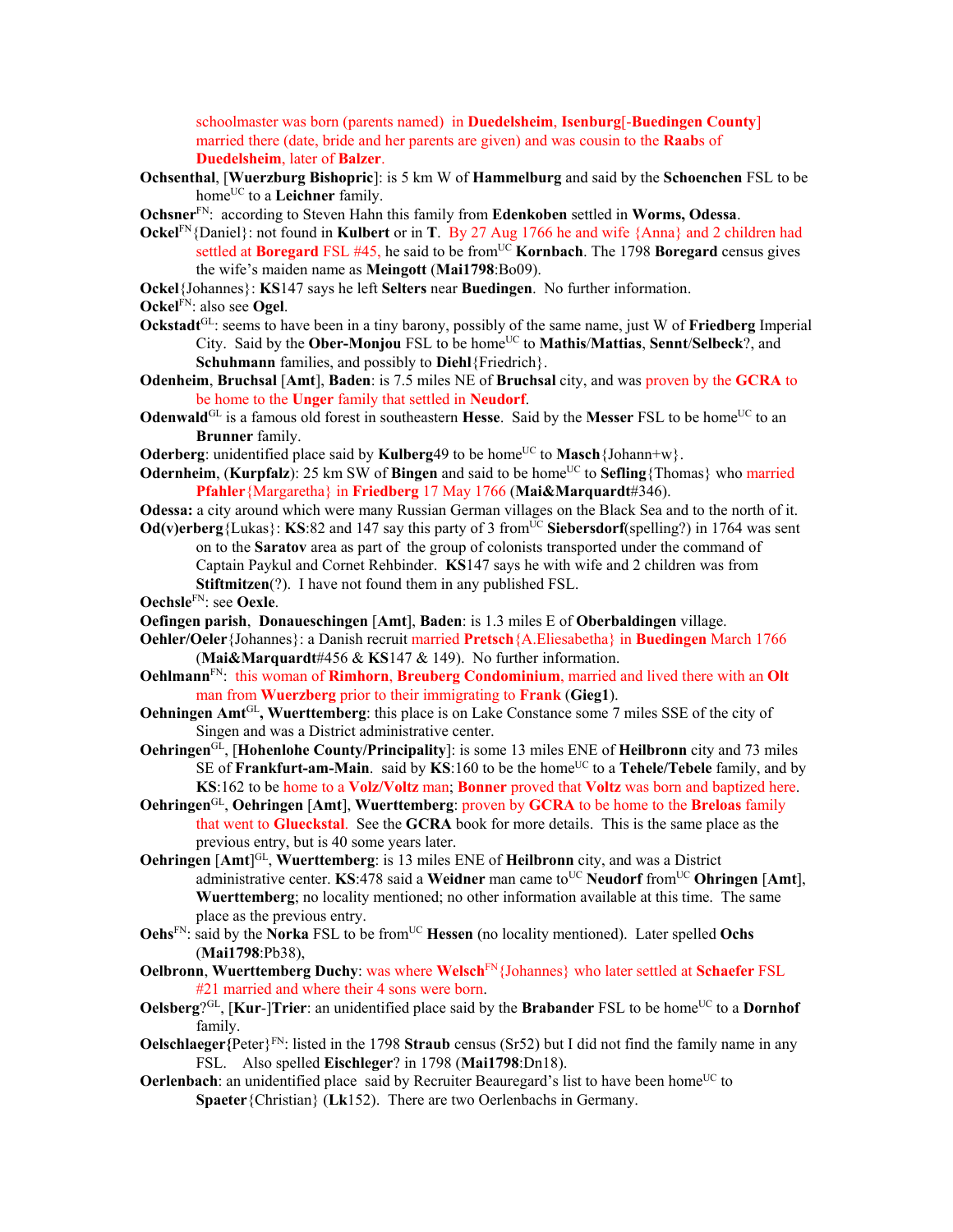**Oeslau**<sup>GL</sup>: an unidentified place said by the **Neidermonjou** FSL to be home<sup>UC</sup> to a **Ribling**? family. This may have been in the **Coburg Duchy**, 3 miles NE of **Coburg** city.

**Oesterlein**FN: see **Esperein**.

- **Oestereich**<sup>FN</sup>: said by the **Warenburg** FSL to be from<sup>UC</sup> Alsfeld, [Hessen-]Darmstadt [Landgraviate], with **Bastian** and **Schwengel** orphans in the household. Spelled **Oestreich** in 1798 (**Mai1798**:Wr117 and 43).
- **Oesterreich**<sup>GS</sup> is Austria. Said (no locality mentioned) by the **Boregard** FSL to be home<sup>UC</sup> to a **Schon** family. Said (no locality mentioned) by the **Franzosen** FSL to be home<sup>UC</sup> to **Braun** and **Lefebvre** families.

**Oestreich**FN: see **Oestereich** and **Osterreich**.

- **Oestringen**GL, **Bruchsal** [**Amt**], **Baden**: is 8 miles NE of **Bruchsal** city, and the **GCRA** proved origin here for the **Foerderer** family that spent time in **Glueckstal**.
- **Oetisheim**GL, **Vaihingen** [**Amt**], **Wuerttemberg**: is about 5 miles NE of **Pforzheim**. The **GCRA** indicates that **Rudolf**{Christian} received a pass from here to Taurien Province in 1831. Both the 1816 **Kassel** census (#51), and **KS**:411 mistakenly said this was home<sup>UC</sup> to the **Rudolph** {Daniel} family.
- **Oetting**, **Oesterreich**: is 26 km SW of **Berchtesgarden** and was said by the **Rosenheim** FSL to be home<sup>UC</sup> to a **Funk** family.
- **Oettingen County**<sup>GS</sup>: this sizeable county by held lands surrounding but not including the Imperial Cities of Noerdlingen and Bopfingen.
- **Oettling**GL, **Baden-Durlach**: said by the **Louis** FSL to be home<sup>UC</sup> to a **Ziegelmeier** family. This might be **Ettlingen**?
- **Oexle**FN: listed by both the 1858 **Kassel** census (#237) and **KS**:388 without origin. More often spelled **Oechsle**. See the **GCRA** book for more.
- **Ofelsin**FN: said by the 1798 **Pfeiffer** census to be the maiden name of frau **Schmidt**{J.Peter} (Mai1798: Pf4).
- **Off/Aff/Af**{J.Peter}FN: arrived in **Russia** 29 Aug 1766 with wife {M.Elisabeth} and 4 children, said to be from **Laubach** (**Kulberg**5123). Said by the **Kraft** FSL #47 to be from<sup>UC</sup> **Ruppertsburg**(?)<sup>GL</sup>, **Laubach**. **KS**:118 says **Ruppertsburg** near **Gruenberg** now in Hesse.
- **Offenbach**<sup>GL</sup>: an unidentified place said by both versions of the **Jagodnaja Poljana** FSL to be home<sup>UC</sup> to **Leinweber** and **Litzenberger** families. Said by the Pleve version of the **Jagodnaja Poljana** FSL to be home<sup>UC</sup> to two **Baer** families. Said by the **Paulskaya** FSL to be home<sup>UC</sup> to frau **Felsing**.

**Offenbach-am-Glan**, **Wild and Rhine County**:: said to be the place where **Fuchs**{J.Georg} and **Gresser**{Friederica Magdalena} married in 1761.

**Offenbach-an-der-Queich**GL: see **Offenbach, Kurpfalz**.

- **Offenbach**GL, **Dillkreis,** [**Nassau-Dillenburg Principality**]: is a small municipality some 42 miles NW of **Buedingen** and 6 miles SE of **Dillenburg**. Said by  $KS:123$  to be home<sup>UC</sup> to a **Buchner** family, while the Stumpp version of the **Balzer** FSL says they were **Isenburg**ers. **Isenburg-Offenbach** was a whole different place.
- **Offenbach**GL, **Isenburg**[**-Birstein Principality**]: city some 4.4 miles ESE of **Frankfurt-am-Main, Hesse,**  and some 20 miles SW of **Buedingen**. Said by the Stumpp version of the **Balzer** FSL to be homeUC to **Blitz, Kaiser, Kalbin, Kleinfelder, Koehler, Mesinger/Messinger, Neugard/Neuhard** (K:147), **Rutt, Schlegel, Schleuger, Sinner, Tirol,** and, possibly, **Scheidt** families. Said by the Stumpp version of the **Jagodnaja Poljana** FSL it may have been home<sup>UC</sup> to **Leinweber** and **Litzenberger** families; according to the Kromm version it may have been home<sup>UC</sup> to **Lahnert** and **Lautenschlaeger** families. Said by the **Keller** FSL to be homeUC to a **Mathius** family. Said by the **Buedingen** ML to be home<sup>UC</sup> both to the **Herdt** man and to the **Zipp** woman whom he married in 1766 (**Mai&Marquardt**#473); by 1767 this couple was in **Moor**; **Bonner** proved **Herdt** was baptized here. Said by the **Warenburg** FSL to be home<sup>UC</sup> to **Dittenbier** and, **Kiegler**? families.
- **Offenbach**<sup>GL</sup>, [Isenburg-Birstein Principality]: said by the **Kano** FSL to be home<sup>UC</sup> to a **Zindel** family; Kuhlberg said this place was in **Isenburg**.
- **Offenbach**, **Isenburg**[-Birstein Principality]: said by the Straub FSL to be home<sup>UC</sup> to a **Baecker**{Daniel} family. Said by **KS146** to be home to **Mueller**{Ernst Wilhelm} who settled in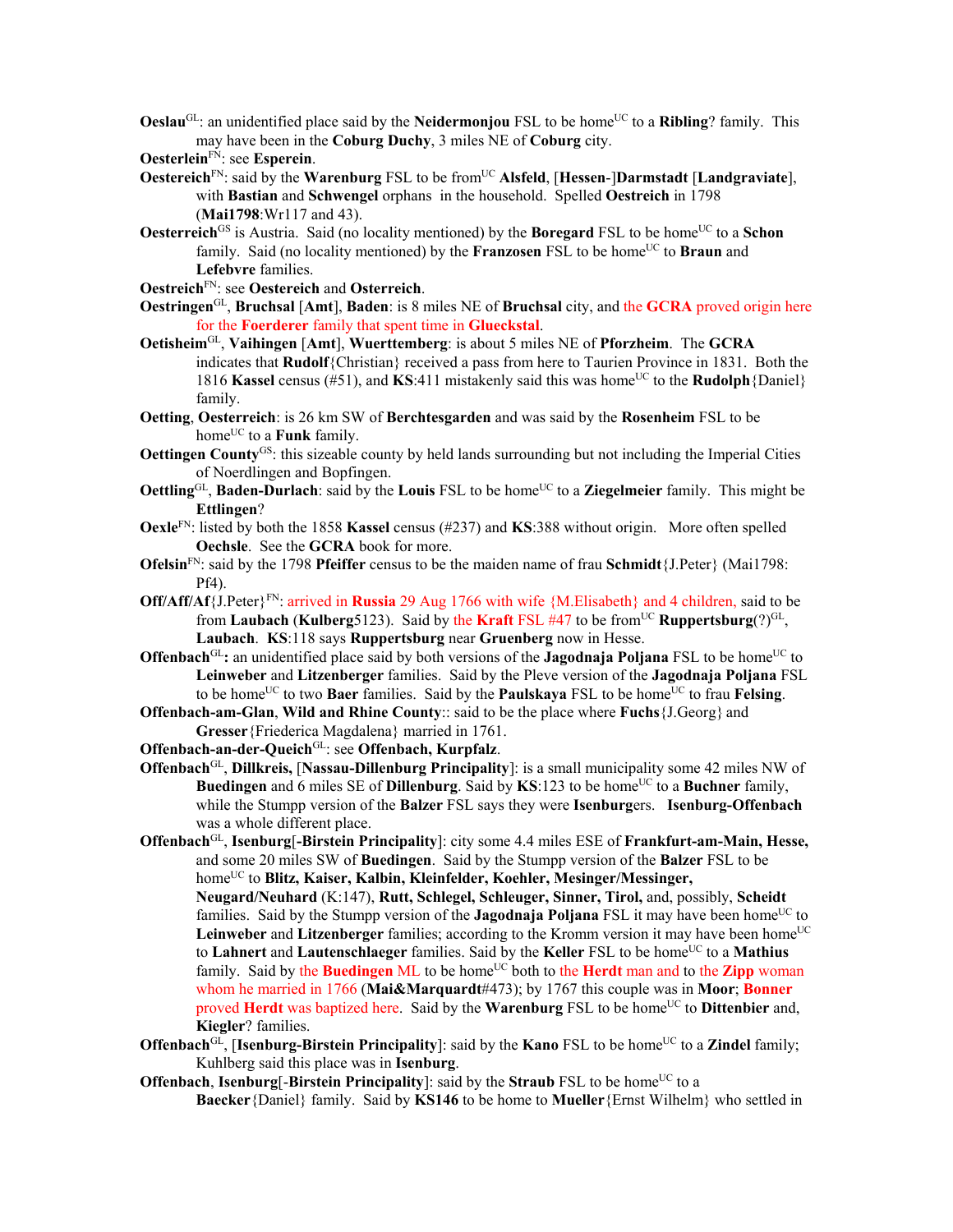**Norka** FSL (#21). Same place as the preceding entry.

- **Offenbach**GL**, Kurpfalz**: Said by the **Volmer** FSL to be home to a **Huss** family. This is the same place as the next entry.
- **Offenbach**GL, [**Kur-**]**Pfalz**: this is **Offenbach-an-der-Queich**, some 13 miles SW of **Speyer** city. Said by the Stumpp version of the **Jagodnaja Poljana** FSL to be homeUC to **Leinweber** and **Litzenberger** families; Kromm agreed as regards **Litzenberger**, but thougtht **Leinweber** just might have been from **Kreuznach**.
- **Offenbach**GL, **Landau** [**Amt**], **Rheinpfalz**: is 3 miles E of **Landau-in-der-Pfalz**. The **GCRA** confirmed this origin for the **Doerr** family that settled in **Kassel**. This is the same place as the previous three entries some four decades later.
- **Offenburg** [**Amt**], **Baden**: the city is 11 miles SE of **Strasbourg** city.
- **Offendorf**, **Bischweiler** [**Amt**], **Elsass**: s 4 miles SE of Bischwiller town, and was proven by the **GCRA** to be home to the **Walz**{Daniel family that settled in **Neudorf**.
- **Offenhaus**FN: see **Aveliuss**.
- **Offman**FN: this family name was found recorded in **Herborn** marriage records 1762-1767; see **Flegel** trip.
- **Ofman**<sup>FN</sup>: said by the Walter FSL to be from<sup>UC</sup> **Kerschveld**[Gersfeld]<sup>GL</sup>, Freie Adelprovinz der alten **Ritter**. Shown by the Walter Research Project to be **Hoffmann**.
- **Ofterdingen**, **Tuebingen** [**Amt**], **Wuerttemberg**: is 7.5 miles S of **Tuebingen** city, and mistakenly said by KS:385 to be home<sup>UC</sup> to the **Neuschler** woman who went to **Glueckstal**; see the **GCRA** book for detail.
- **Oftersheim**?<sup>GL</sup>, **Kurmainz**: an unidentified place said by the **Keller** FSL to be home<sup>UC</sup> to a **Gebhard** family. The only Oftersheim I can find was in **Kurpfalz**, 5 miles SW of **Heidelberg** city.
- **Ogel**FN: said by the **Bauer** FSL to be fromUC **Neiderheimstadt**(?), **Darmstadt**.In 1791 and 1798 spelled **Ockel** (**Mai1798**:Mv152 and Br60.
- **OhlFN:** said by the **Katharinenstadt** FSL to be from<sup>UC</sup> Schlangenbad, Kurmainz. Pleve thought this might be **Uhl**.
- **Ohl**FN: said by the **Kukkus** FSL to be from<sup>UC</sup> **Hanau** (no locality mentioned).
- **Ohl**FN: said by the **Warenburg** FSL to be a stepson in the **Kanzel** household. I could not find him in **Mai1798**.
- **Ohlschmidt**<sup>FN</sup>: wife of **Roesner**, said by the **Katharinenstadt** FSL to be from<sup>UC</sup> **Neuwirt**(?), **Grabschaft**(?). See **Schmidt**.
- **Ohmden**GL, **Nuertingen** [**Amt**], **Wuerttemberg**: is 8.5 miles ENE of **Nuertingen** city, and evidently erroneously said by the 1816 **Glueckstal** census to be a possible home<sup>UC</sup> to the **Veil** family.
- **Ohrdruf**, **Sachsen**[-**Gotha Duchy**]: is 12 km S of **Gotha** city and was said by the **Straub** FSL to be home<sup>UC</sup> to the **Straub**{J.Heinrich} family and possibly **Schmidt** and **Weller** families as well.
- **Ohringen**GL: correctly spelled **Oehringen**.
- **Ohrloff** $G<sup>L</sup>$ , **Tiegenhoff Amt**: said by the **Orloff** FSL to be home<sup>UC</sup> to the **Klaas**, **Penner**{Davit}, and **Reimer**{Gerhard} families. Also spelled **Orloff**. This today is probably Orlowo, **Poland**, which was some 1.5 miles W of **Tiegenhoff** city.
- **Ohrloff**: also see **Orloff**.
- **Ohrtz**{Elisabeth}: married **Harder**{J.Joachim}in **Luebeck** in May 1766 (**Mai&Marquardt**#55 &**KS**133). I did not find them in any published FSL or in **Kulberg**.
- **Okser**(?)<sup>GL</sup>, see **Auxerre**(?).
- **Olberode**, [**Hessen-Cassel Landgraviate**]: said by **KS**137 to be home to **Kaufmann**{Heinrich/J.H.} who settled at **Phillipsfeld** FSL #37.
- **Oldenberger**<sup>FN</sup>{Jakob}: said by the **Belowescher Kolonien** FSL to be from<sup>UC</sup> **Nassau** (no locality mentioned) and he married a **Krieger** woman (origin not given) in **Oranienbaum**. However, a **Luebeck** ML says he married a **Krueger** woman in 1766 there (**Mai&Marquardt**#163). No further information.
- **Oldenburg:** said by **Kulberg**85 to be home<sup>UC</sup> to **Weitz**{Hermann+w}. Said by the **Rosenheim** FSL to be home<sup>UC</sup> to frau **Fiedler**. This probably is the same place as the next entry.
- **Oldenburg**, **Grafschaft Oldenburg**: is 40 km WNW of **Bremen** city center and was said by the **Rosenheim** FSL to be home<sup>UC</sup> to a **Gogorscht** family.
- **Oldenburg**GL, **Daenemark**[sic for **Holstein-Gottorp Duchy**]: is 49 km W of **Kiel** city and was said by the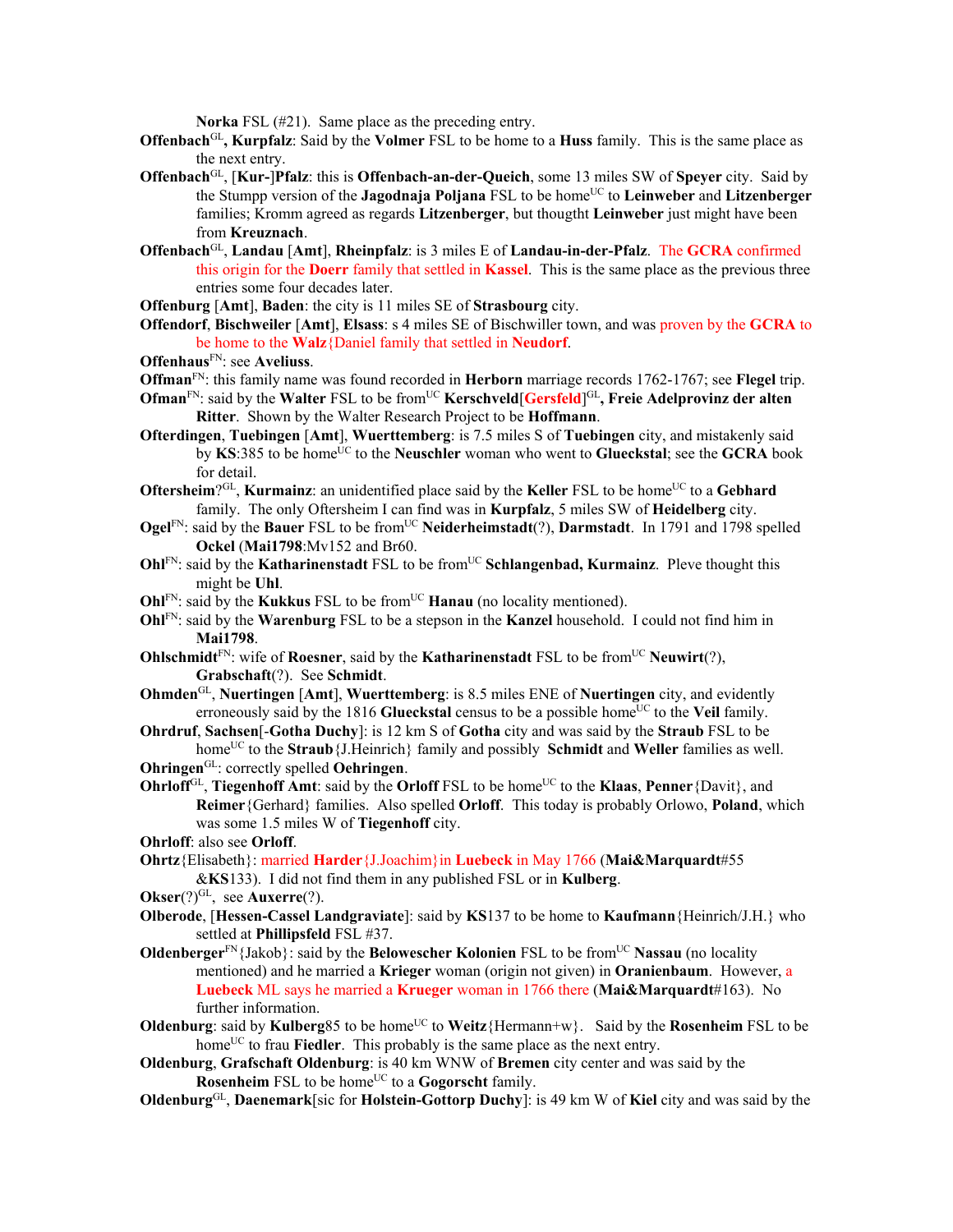the **Rohleder** FSL to be home<sup>UC</sup> to **Koch**(Friedrich).

- **Oldenburg, Holstein**[-**Gottorp Duchy**]: said by the **Schaefer** FSL to be home<sup>UC</sup> to frau **Schmidt**. Same place as the preceding entry.
- **Oldschmidt**{Maria}: from **Neuwirt** with **Roesner**{Thobias Jacob} she had settled at **Katharinenstadt** FSL #150, she said to have come from **Neuwirt, Grabschadt**.. They were not found in **Mai1798**.
	- **KS**152 says **Neuwirt** was near **Grabschaft**.
- **Oldenburg**  $[Country]$ <sup>GS</sup>: seated in the city of the same name, the territory of this country was W and NW of **Bremen** city, S almost to Wildeshausen and N up into the North Sea. This County was promoted to a Duchy in 1777.
- **Olderdorf** GL: see **Olderdorf**.
- **Oldorf** $(?)^{GL}$ , **Mecklenburg**: an unidentified place said by the **Dobrinka** FSL to be home<sup>UC</sup> to a **Langhofer** family. This might be **Olderdorf** in **Mecklenburg-Vorpommern**, some 28 miles NE of **Rostock**.
- **Olenburg**?GS: an unidentified state. See **Eschach**.
- **Olengein**(?): unidentified place said by **Kulberg**163 to be home<sup>UC</sup> to the single Catholic **Berg**{Conrad}.
- **Oleschna**VV: is a Russian name for **Dietel**VV.
- **Oleshna**VV: is a Russian name for **Dietel**VV.
- **Oleshnya**VV: is a Russian name for **Dietel**VV.
- **Olf**<sup>FN</sup>: said by the **Galka** FSL to be from<sup>UC</sup> **Grosshausen**, [Hessen-]Darmstadt (no locality mentioned) . I could not find this family in the 1798 Volga censuses.
- **Olgaten**? $F_N$ : said by the **Neidermonjou** FSL to be from $U^C$  **Wittenberg**.
- **Olingen**GL**, Nassau**: an unidentified place said by the **Preuss** FSL to be home to a **Meilinger** family.
- **Olmuetz**?GL, **Oesterreich**: is now Olomouc, Czech Republic, some 131 miles ESE of **Prague**, and said by the **Koehler** FSL to be home<sup>UC</sup> to a **Lang** family, and possibly to an **Egner** family.
- **Olofsen** <sup>FN</sup>: said by the **Merkel** FSL to be from<sup>UC</sup> **Finland** (no locality mentioned).
- **Olsted**<sup>GL</sup>: an unidentified place said by the **Kano** FSL to be home<sup>UC</sup> to a **Mir**? family. There are at least 5 Olsteds in **Denmark**.
- **Olt/Alt**FN{J.Nicolaus}: the **Frank** FSL #93 reports his arrival fromUC **Witzbarch**(?), **Erbach** in September 1767 with wife {Catharina} and a ½ year old daughter. For 1798 see **Mai1798**:Fk56 which includes his second wife **Blasius**[Barbara] and 3 of her children from her first marriage. **Gieg1** proved he was born in **Wuerzberg**, **Erbach County**, married **Oehlmann**{A.Catharina} in **Rimhorn**, **Breuberg Condominium**, and moved into and sold his in-law's properties in **Rimhorn** before immigrating to **Frank**.
- **Olzfeld**?<sup>GL</sup>: an unidentified place said by the **Neidermonjou** FSL to be home<sup>UC</sup> to a **Gaus** and possibly to a **Tell** family. This might be **Alsfeld**?
- **Ondenbrun**?<sup>GL</sup>: an unidentified place said by the **Boregard** FSL to be home<sup>UC</sup> to a **Heidemann** family.
- **Onshewald**?: an unidentified place said by Recruiter Beauregard's list to have been home<sup>UC</sup> to the **Baumgarten**{Enfried}family (**Lk**15).
- **Op**FN: said by the **Brabander** FSL to be an orphan boy the **Muellecker** {Johannes} household. Spelled **Apts** in 1798 (**Mai1798**:Bn45). Also spelled **Abt**.
- **Oper**?FN: said by the **Boregard** FSL to be from<sup>UC</sup> **Lydershausen** with a **Windemann** orphan boy in the household. ?. I could not find this family in the 1798 Volga censuses.
- **Opfer/Opper**FN{J.Wilhelm}: married **Weitzel**{Eleonore} in **Buedingen** 14 March 1766 (**Mai&Marquardt**#430). On 4 July 1766 Opfer{Wilhelm & wife Rosina} along with his mother {Anna} arrived in **Russia**, he said to be from **Darmstadt** (**Kulberg**1844). Not found in **T**. By 20 June 1766, he, wife {A.Rosine}, their daughter {Catharina}, and his mother {A.Maria} had settled at **Dobrinka** FSL #71, he said to be from<sup>UC</sup> Belterstein(?), Darmstadt. In 1798 he and wife {Eleonora} were living in **Dobrinka** (**Mai1798**:Db04).
- **Opfermann**<sup>FN</sup>: said (no locality mentioned) by the **Neidermonjou** FSL to be from<sup>UC</sup> **Frankreich**. I could not find this family in the 1798 censuses.

**Opholz**FN: see **Obholz**.

- **Opitsc**<sup>FN</sup>: said by the **Paulskaya** FSL to be from<sup>UC</sup> **Halle**. I could not find this family in the 1798 Volga censuses.
- **Opitz**{Gottlieb}: according to **Anhalt-Dessau** archives, this linen weaver with his **Mayer** wife {Johanne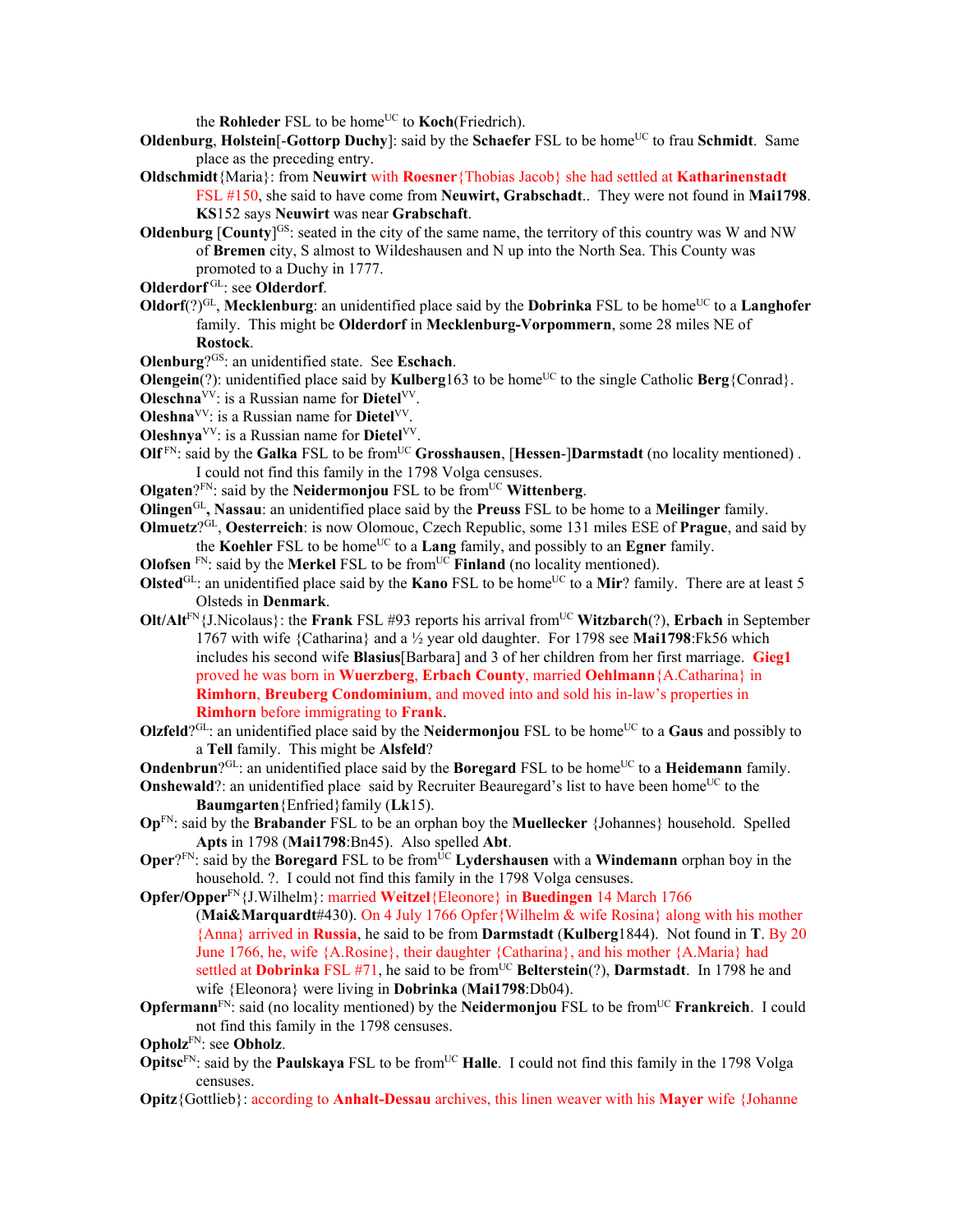Sophie} and chidren left **Dessau** for **Russia**. Prior to leaving he sold his house to **Drache**{J.Adam} the miller, however, later **Opitz** left the house to his middle son **Opitz**{Bernhard} (**Mai&Marquardt**#1127). **KS**147 says {Gottlieb & Sophie} left **Raguhn** with only one child. No further record found.

- **Oplaender**FN: see **Oblaender**.
- **Opp**FN: said by the 1816 **Glueckstal** census (**KS**:675, 389) to be from **Birlenbach**, **Sulz** [**Amt**], **Wissenburg** [**Oberamt**], **Elsass**. However, using **FHL**(193,128), the **GCRA** proved origin in **Rockenhausen**, **Kirchheim-Bolanden** [**Amt**], **Pfalz**, and found that they were in **Tscherwenka**, **Hungary** on their way to Russia. See the **GCRA** book for more details.
- **Oppeln**?, [Kur-]Sachsen: is 19 km ESE of **Bautzen** city and was said by the Schaefer FSL to be home<sup>UC</sup> to the **Meier**{Christoph} family.
- **Oppelsbohm**GL, **Waiblingen** [**Amt**], **Wuerttemberg**: is some 7 miles NE of **Waiblingen** city, and was proven by **GCRA** to be home to the **Nies** family that went to **Glueckstal**. See the **GCRA** book for more details.
- **Oppelshausen**GL: see **Friedberg**.
- **Oppenheim**GL: in the 1760s and until 1778 this was a Kreis i.e. district administrative center for the country of **Kurpfalz**. After 1778 it was part of Bavarian-owned **Rheinpfalz**. The town is some 11 miles SE of **Mainz** city. A reference could be either to the town or to the district.
- **Oppenlaender**{Rosina Barbara} For more information : **Brent Mai** proved her to be daughter of **Oppenlaender**{Michael & Rosina} in born in 1732 in **Kleingartach** where she married **Brinkmann/Brenckmann**{Hanss Balthasar} in 1760. The couple settled in **Shcherbakovka** in 1766. For more information go to http://cvgs.cuportland.edu/origins/b/brickman\_shcherbakovka.cfm.

**Oppenrod**<sup>GL</sup>, **Darmstadt**: an unidentified place said by the **Paulskaya** FSL to be home<sup>UC</sup> to a **Hahn** family and possibly to a **Fink** family.

- **Oppenweiler**<sup>GL</sup>: an unidentified place said by the **Neidermonjou** FSL to be home<sup>UC</sup> to a **Sohn** family. This probably was the same place as the following entry.
- **Oppenweiler**, **Backnang** [**Amt**], **Wuerttemberg**: was proven by the **GCRA** to be home to the **Stradinger** family that went to **Glueckstal**.

**Opper**FN: see **Opfer**.

- **Oppertshofen**: is 24 miles NNW of **Augsburg** city, either in the lands of **Kaisheim Imperial Abbey** or of **Oettingen County.** It was said by the **Ober-Monjou** FSL to be home<sup>UC</sup> to a **Sollbach** family and possibly to the **Kirchturm** orphan girl living in their household.
- **Oranienbaum**<sup>GL</sup>: said by the **Boaro** FSL to be home<sup>UC</sup> to an **Otto** family. Said by the **Katharinenstadt** FSL to be home<sup>UC</sup> to a **Koch** family. This might be in **Sachsen-Anhalt** some 7 miles ESE of **Dessau** city, or in **Brandenburg** some 16 miles NNW of **Berlin** center.
- **Oranienbaum**GL, [**Anhalt-**]**Dessau** [**Principality**]: is some 7 miles ESE of **Dessau** city, and said by the **Boaro** FSL to be homeUC to **Glueck**, **Luebert**, **Mueller** and **Roenke**? families. Said by the **Jost** FSL to be home<sup>UC</sup> to **Krieger** and possibly a **Tag** family. Said by the **Kano** FSL to be home<sup>UC</sup> to **Mai**, **Matinus**, **Rahnefeld**, and possibly **Schapp** families.
- **Oranienbaum**<sup>GL</sup>, **Sachsen**: said by the **Kano** FSL to be home<sup>UC</sup> to a **Hartmann**{Maria} widow. **Sachsen** would be **Kursachsen** and has to be a mistake for **Anhalt-Dessau Principality** which is where Oranienbaum was.
- **Oranienbaum, Russia**: this was Katharine the Great's summer palace west of St. Petersburg, at which many settlers in the 1760's took their oath of allegiance to Russia, and near which most of them were temporarily (sometimes for months) housed prior to transshipment on to the Volga or elsewhere.

 $Orb^{GL}$ : this probably is **Orb**, **Kurmainz**. Said by the **Leichtling** FSL to be home<sup>UC</sup> to a **Fassnacht/Fastnacht family.** Said by the **Koehler** FSL to be home<sup>UC</sup> to **Bishammer**, **Imhof**, and possibly **Rupp** and **Seibel** families. Said by the **Neidermonjou** FSL to be home<sup>UC</sup> to a **Kesselring** man. Said by the **Pfeiffer** FSL to be home<sup>UC</sup> to **Alles**, **Arnhold**, Frank, Heim, Heiss, **Klauser**, **Pfeifer**, **Schetzel**, **Thesch**, and **Ulrich** families. Said by Recruiter Beauregard's 1768 list to have been home<sup>UC</sup> to several probable first settler families in **Luzern**: **Bassert**?{Adam}118, **Bauer**{Adam}113, {Johann}64, and {J.Jacob}114, **Bittel**{Caspar}124,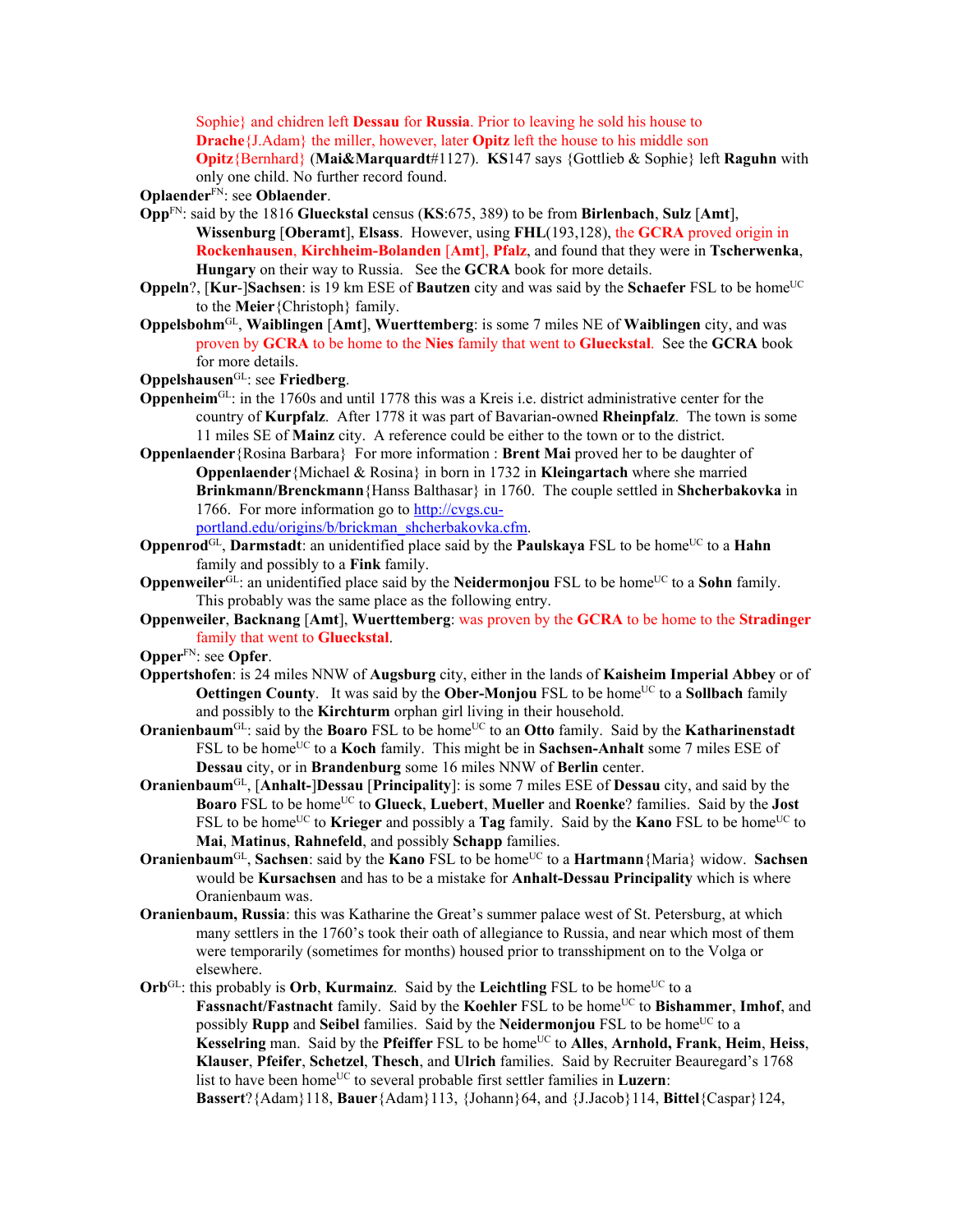**Heil**{Adam}59, **Herr**{J.Peter}65, **Meier**(Heinrich)86), **Pfeifer**{Jacob}57, **Ritter**{Jacob}52, and **Schlotter** {Philipp}115. Said by Recruiter Beauregard's 1768 list to have been home<sup>UC</sup> to **Eck**{Jacob} a possible first settler in **Rosenheim**. Said by Recruiter Beauregard's 1768 list to have been home<sup>UC</sup> to several probable first settler families in **Zug**: **Depperschmidt**{Michael}, **Engel**{J.Adam}, **Heil**{Philipp}, **Null**/**Knoell**/**Noll**{J.Adam}, **Reberger**{Philipp}, and possibly **Ihl**{Catharina}. Said by Recruiter Beauregard's list to have been home<sup>UC</sup> to **Conrad**{Christopher} (**Lk**155), **Metzler**{Johannes} (**Lk**143) and **Morstein**?{Michael} **Orb** (**Lk**62)

- **Orb/Orba**(?)<sup>GL</sup>: said by the **Kamenka** FSL to be home<sup>UC</sup> to a **Roeder/Raeder** family. Probably **Orb**, **Kurmainz** some 12 miles SE of **Buedingen**.
- **Orb**GL**,** [**Kur**]**mainz**: today is **Bad Orb, Hessen**, is some 7 miles E of **Gelnhausen, Hessen**. Said by the **Goebel** FSL to be home<sup>UC</sup> to a **Trinak** family. Said by the **Katharinenstadt** FSL to be home<sup>UC</sup> to **Martin**, **Pracht**, **Staab**, and **Ulrich** families. Said by the **Pfeiffer** FSL to be home<sup>UC</sup> to a **Herr** family; the 1798 **Pfeiffer** census says his wife's maiden name was **Boehm** (**Mai1798**:Pf51).

- **Orbach** GL: an unidentified place said by the **Neidermonjou** FSL to be home<sup>UC</sup> to a **Meier** {Kaspar} family. Might be Arbach??
- **Orberach**<sup>FN</sup>: an unidentified place that the **Buedingen** ML says was home<sup>UC</sup> to the **Voelcker** woman who married a **Kaemmereer** man in 1766; by 1767 this couple was in **Goebel**; Stumpp spells it **Urberach** saying it was near Langen (**Mai&Marquardt**#357). **Urberach** is some 9 miles NE of **Darmstadt** city center.
- **Orden**FN: said by the **Rosenheim** FSL to be the maiden name of frau **Janson**.
- **Ordner**<sup>FN</sup>: said by the **Anton** FSL to be from<sup>UC</sup> **Neustadt Oberamt**, **Kurpfalz**. Spelled **Orner** in 1798 (**Mai1798**:An5).
- **Ordner**{A.Elisabeth}: in 1798 she was  $[2<sup>nd</sup>]$  wife of **Reuter**{J.Christian} said to be age 43 and to have come from **Dietel** (**Mai1798**:KZ10 In which case she probably is the **Ordner**{Elisabeth} listed there as age 16, the only listed daughter of {Conrad  $\&$  Eva Catharina}, he said to have come from **Petersberg, Kurpfalz**.
- **Ordnung**<sup>FN</sup>: said by the **Katharinenstadt** FSL to be from<sup>UC</sup> Lage.
- **Orgus**?GL, **Danzig**: an unidentified place within the lands of the Danzig city-state said by the **Boregard** FSL to be home<sup>UC</sup> to a **Mueller** {Georg} family.
- **Orleans**GL**;** this probably refers to an area around or near the city of Orleans some 75 miles S of **Paris**.
- **Orleans, Frankreich**: said by the **Franzosen** FSL to be home<sup>UC</sup> to a Lestran family. Same place as the previous entry.
- **Orlen**? **Isenburg**<sup>[?]</sup>:an unidentified place said by the **Galka** FSL to be home<sup>UC</sup> to **Bickart**/**Buechert** families. The only Orlen I can find was in the **Nassau-Usingen Principality** 7 miles NNW of **Wiesbaden** city, not in **Isenburg County**.
- **Orleshausen**GL**,** [**Isenburg-Buedingen County**]: is 3.4 km SW of **Buedingen** town and was said by the **Buedingen** ML to be home<sup>UC</sup> to a **Nagel** man; by 1767 he and his wife were in **Norka** (**Mai&Marquardt**#1206a). Said to be home<sup>UC</sup> to **Loos**{Ernst} whose son was born in **Buedingen** on 13 April 1766 (**Mai&Marquardt**#1201a); found in no FSL. Said by **KS**138 to be home to **Kirchner**{J.Conrad} who married Schueler{Perpetua} 23 April 1766 in **Buedingen**  (**Mai&Marquardt**#578).
- **Orlich**? $G<sup>CL</sup>$ : an unidentified place said by the **Ober-Monjou** FSL to be home<sup>UC</sup> to a **Hertling/Gertling** family. Kuhlberg said this was in [**Kur**-]**Trier**.
- **Orloff**BV, **Halbstad District**, **Molotschna**: a German Mennonite village established in 1805 (see **KS**:97). **Hildegard Wasnick** village coordinator has begun to assemble information on the origins of settlers of this village and others, and to make that information available to this index. So far her FSL source is mainly the **Unruh** book, but for almost every family listed here, she has assembled additional information from the records of the Manitoba Mennonite Historical Society (**MMHS**). The numbers in parentheses are the household numbers in the village FSL as given in **Unruh**: from **Berwald**/**Berwalde/Baerwalde**, **Tiegenhoff Amt**: (**Dueck**13, 14, **Reimer**{Jacob}20); from **Elbing**: (**Warckentin**3);

from **Fogelsang**, **Marienburg Amt**: (**Wiensz/Wiens**{Wilhelm}2);

 $Orba$ <sup>(?) $GL$ </sup>, see Orb.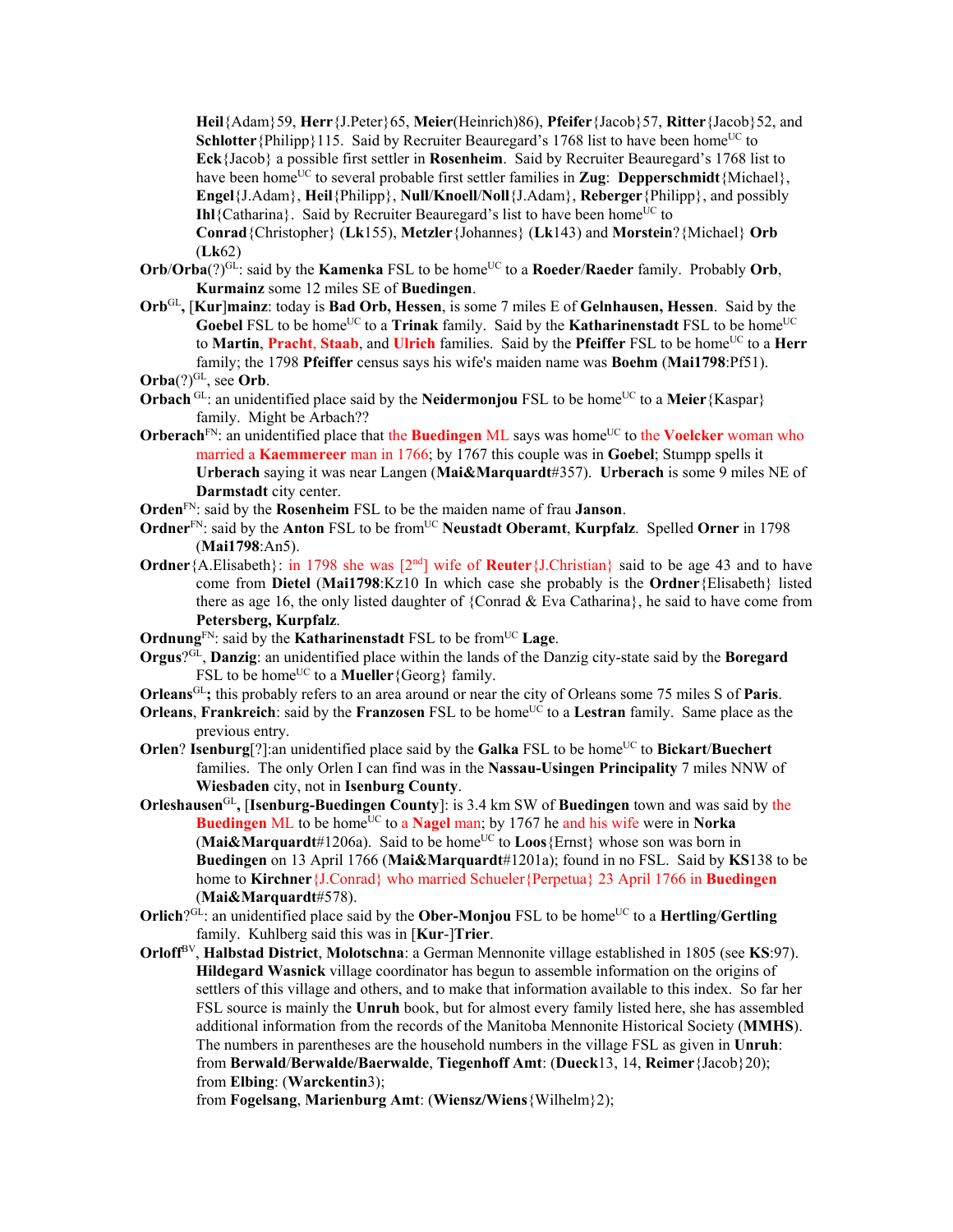from **Heubuden**, **Marienburg Amt**: (**Sowatsky/Sawatsky**3); from **Kalteherberg/Kalte Herberge**, **Danzig**: (**Friesen**10, 11); from **Margenau/Marienau**, **Tiegenhoff Amt**: (**Ensz/Enz**18); from **Milhausen/Muehlhausen**, **East Prussia**: (**Cories/Coris**7); from **Muensterburg**, **Tiegenhoff Amt**: (**Neufelt/Neufeld**12, **Wiensz/Wiens**{Duerck}5); from **Ohrlofff/Orloff**, **Tiegenhoff Amt**: (**Klaas**16, **Penner**{Davit}17, **Reimer**{Gerhard}17); from **Pletzendorff**/**Pletzendork**, **Tiegenhoff Amt**: (**Epp**19); from **Rosenort**, **Elbing**: (**Loewen**1); from **Siemensdorff/Siemensdorf**, **Marienburg Amt**: (**Wiensz/Wiens**{Johann}9); from **Waldorff/Waldorf**, **Elbing Amt**: (**Wiebe**8); from **Wieckerau**, **Elbing**: (**Froese**6, **Penner**{Johann}4); **Orloff** GL: also see **Ohrloff**. **Orlovskaja**<sup>VV</sup>: an alternative spelling for **Orlovskaya**<sup>VV</sup>. **Orlovskaya**VV: (aka **Orlovskaja**, **Orlowskoje**, and **Orlowskaja**) is a Lutheran German village founded in 1767 on the eastern side of the Volga. Its FSL is now published in Pleve, Einwanderung …, vol.III, pp. 311-330. According to this, the first settlers were from the following places {italics indicate information from the Kuhlberg list} with the family names shown here in parens. Other spellings of family names, usually from later sources are in square brackets. Verified origin information is in red. The number with the family name is their FSL household number: from **Allendorf**: (**Goetz**24); from **Altenrode**: (**Karl**4,5); from **Altenstein**: (**Knecht**53); from **Anhalt**: (**Erfurth**[**Ehrfurt**]1; from **Anhalt-Koethen**: (**Erfurth**[**Erfurth**]8; from **Ansbach**: (**Eckslein**22, **Schelhler**?[**Schiller**]79, and possibly **Weber**79a; from **Arnsten**: (**Kahn**[**Kuehn**]40); from **Auerbach**, **Pfalz**: (**Hertel**72); from **Bamberg**: (**Frankuechen**57, **Zimmermann**38); from **Bayreuth**: (**Bauer**44); from **Bellersdorf**: (**Vogel**28); from **Berlin**: (**Burmeister**87); from **Bernartice**, **Boehmen**: (**Frachtel**[**Frichel**]35); from **Bitterfeld**: (**Schuster**29); from **Braunschweig**: (**Bornemann**[**Borneman**/**Bornomar**?]48; from **Bretthausen**: (**Albrecht**92); from **Brieg**, **Schlesien**: (**Neumann**70, and possibly **Dirn**?[**Thorn**]70a); from **Coburg**: (**Stapf**[**Staff**]82); from **Danzig**: (**Tomson**85); from **Deihofen**?, *Zerbst*: (**Milling**23); from **Dessau**: (**Alberg**58, **Albrecht**43, **Fischer**65, **Krueger**73, **Reimer**[**Riemer**]42, and possibly **Knoll**58a, and **Lampe**[**Lempe**]65a); from **Dueben**, *Sachsen*: **Kraemer**6 and possibly **Merier**6a); from **Elbor**?, *Darmstadt*: (**Loch**15); from **Erfurt**: (**Wendehahn**7); from **Ersingen**: (**Weber**3); from **Fauerbach**: (**Mueller**83); from **Fuerth**: (**Bauer**74); from **Georgensgmuend**: (**Schnurr**[**Schnorr**]66); from **Graefenhainichen**, *Dessau*: (**Zorn**19 and possibly **Hank**19a); from **Grossbothen**?: (**Wagner**62); from **Gruenberg**: (**Lingelbach**[**Linenbach**]46); from **Gschmacheberg**?: (**Lehmann**76); from **Halberstadt**: (**Darius**81); from **Halle**: (**Bonegardt**[**Bonagardt**/**Bernhard**]32);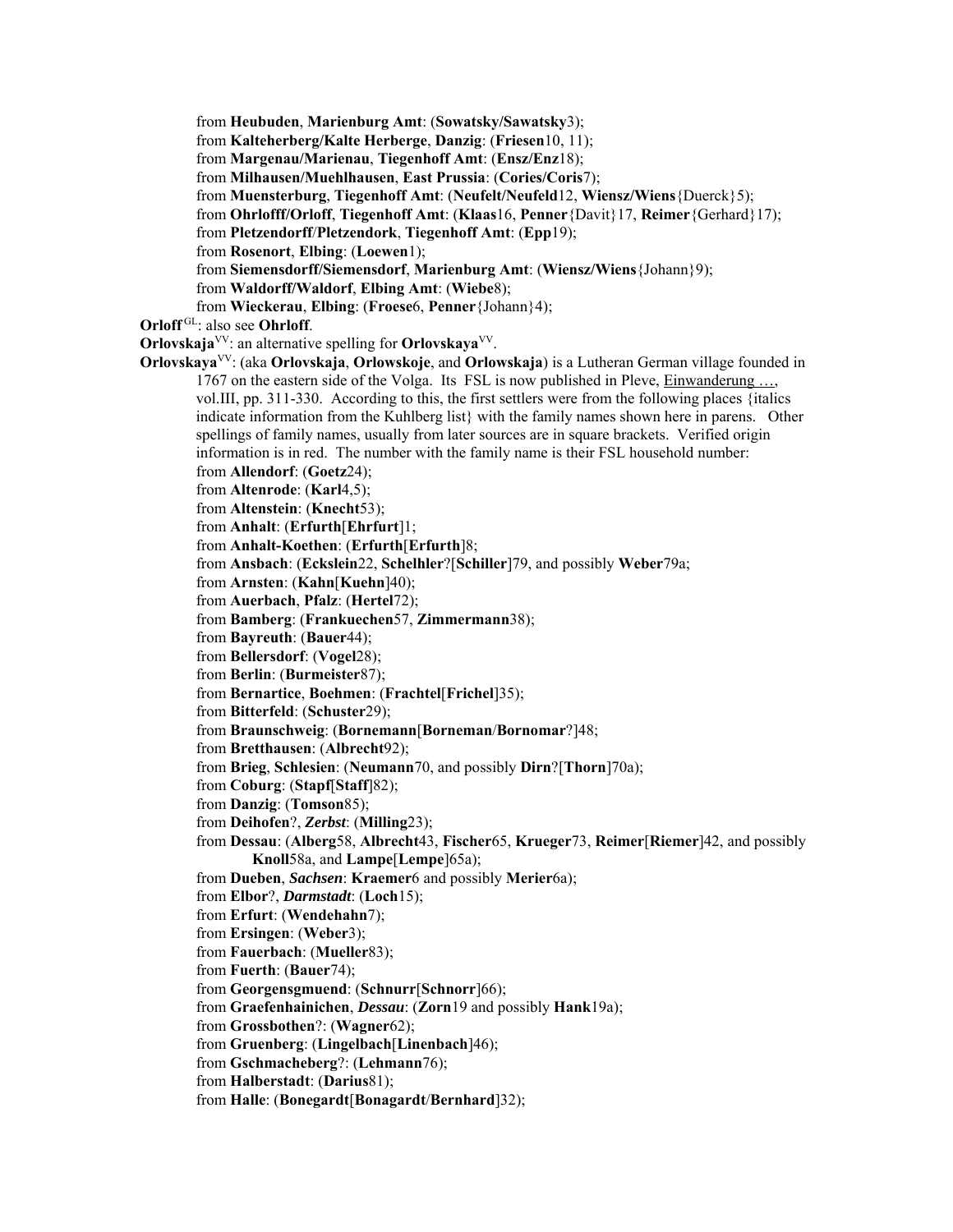from **Hannover**: (**Lips**20 and possibly **Gondorf**[**Hohndorf**]20a); from **Harmuthsachsen**?: (**Saner**26); from **Hellborn**: **Hergert**[**Herget**]21); from **Holzhausen**: (**Remp**[**Rempe**]69); from **Immenrode**: (**Weiss**34); from **Ing**?: (**Mueller**27); from **Kochstedt**, **Dessau**: (**Krieger**45); from **Koenigsberg**: (**Schwarz**[**Schwartz**]89); from **Koethen**: (**Erfurth**[**Ehrfurt**]86, **Belger**[**Berger**/**Belyer**?]9); from **Koethen**, *Neustadt*: (**Reisch**2 and perhaps **Deringer**2a); from **Leuth**?: (**Datz**?[**Tats**?]30); from **Liega**: (**Strauss**56); from **Magdeburg**: (**Baer**[**Baehr**]33, **Hartke**[**Hardt**]90, **Helwig**91, **Teich**?49); from **Mainz**: (**Staedt**54); from **Marklibisch**?, *Sachsen*: (**Heilmann**[**Heilman**]63); from **Mindelheim**: (**Blum**78); from **Mosigkau**?, **Dessau**: (**Richter**51); from **Nassau**: (**Geidereich**75 and possibly **Kegler**75a); from **Neustadt**: (**Denk**50, **Gerlinger**[**Gehrling**/**Herrlinger**]77, **Lonz**80 and possibly **Schulz**77a]; from **Neustadt, Bayreuth**: (**Schwegert**[**Schweichert**]67); from **Querfurt**: (**Weise**[**Weiss**]59); from **Reibertenrod**, *Hessen*: (**Altenhof**[**Altenhoff**]39); from **Ronneburg**, *Sachsen*: (**Weise**[**Weiss**]59); from **Rostock**: (**Egers**47); from **Schmiedeberg**: (**Golde**13); from **Seebach**?, *Holstein*: (**Goldorf**[**Holdorf**]11 and possibly **Zoellner**11a); from **Silkerode**: (**Brot**93, **Pilner**64); from **Silkerode**, *Schwarzburg*: (**Senne**[**Senn**]60); from **Spalt**, **Nuernberg**: (**Ludwig**71); from **Stassfurt**: (**Vogt**41); from **Stemag**?, *Sachsen*: (**Schneider**10, and possibly **Riel**10a and S**chwarzkopf**10b); from **Vollmerz**, [**Degenfeld** County]: (**Zinnkann**[**Zink**]52); from **Wallendorf**?, *Dessau*: (**Bazel**[**Patzel**]55); from **Wetterburg** or **Wettaburg**?: (**Keskel**?36); from **Wittenberg**: (**Nickelson**61); from **Woelferlingen**, *Runkel*: (**Kraemer**25); from **Woerlitz**, **Dessau**: (**Konrad**37); from **Wolfhagen**, *Kassel*: (**Rothermel**18); from **Zerbst**: (**Doeptor**[**Deptar**?]12, **Hancke**[**Hank**]14, **Hemrisch**[**Ermisch**]16, **Kraus**31, and possibly **Balzer**16a, and **Goetz**14a); from **Zoellnitz**, *Dessau*: (**Kessler**[**Kissler**]17). **Orlowskoje**<sup>VV</sup>: an alternative spelling for **Orlovskaya**<sup>VV</sup>. **Orlowskaja**<sup>VV</sup>: an alternative spelling for **Orlovskaya**<sup>VV</sup>. **Ormesheim**: then in **Nassau-Saarbruecken County**, 9 km SW of **Blieskastel**. .**Denise Grau** proved the marriage in **Ormesheim** of a **Schledor** woman with a **KennerKnect** man, as well as the baptism of two of their children (who later settled in **Louis**), K**ennerKnect'**s death and her later marriage to **Wasinger**{Joseph}, as well as the baptisms of their several children who settled in **Graf**.. **Ornbau**, **Eichstadt** [**Bishopric**]: is 15.3 km SE of **Ansbach** city centre and 9.7 km NW of **Gunzenhausen** town. Said to be home<sup>UC</sup> to **Rothenberger** {Wolfgang}, Lutheran son of the deceased {Elias Adam} (**Mai&Marquardt**#802). **KS**152 said **Ornbau** was near **Gunzenhausen**. **Orner**FN: see **Ordner. Ornshausen**<sup>GL</sup>: an unidentified place which the **Buedingen** ML says this was home<sup>UC</sup> to a **Ziegler** man and a **Voll** woman who married in 1766; by 1767 they were in **Pfeiffer** (**Mai&Marquardt**:#594).

The **Pfeiffer** FSL said he was from<sup>UC</sup> **Wuerzburg** (no locality given).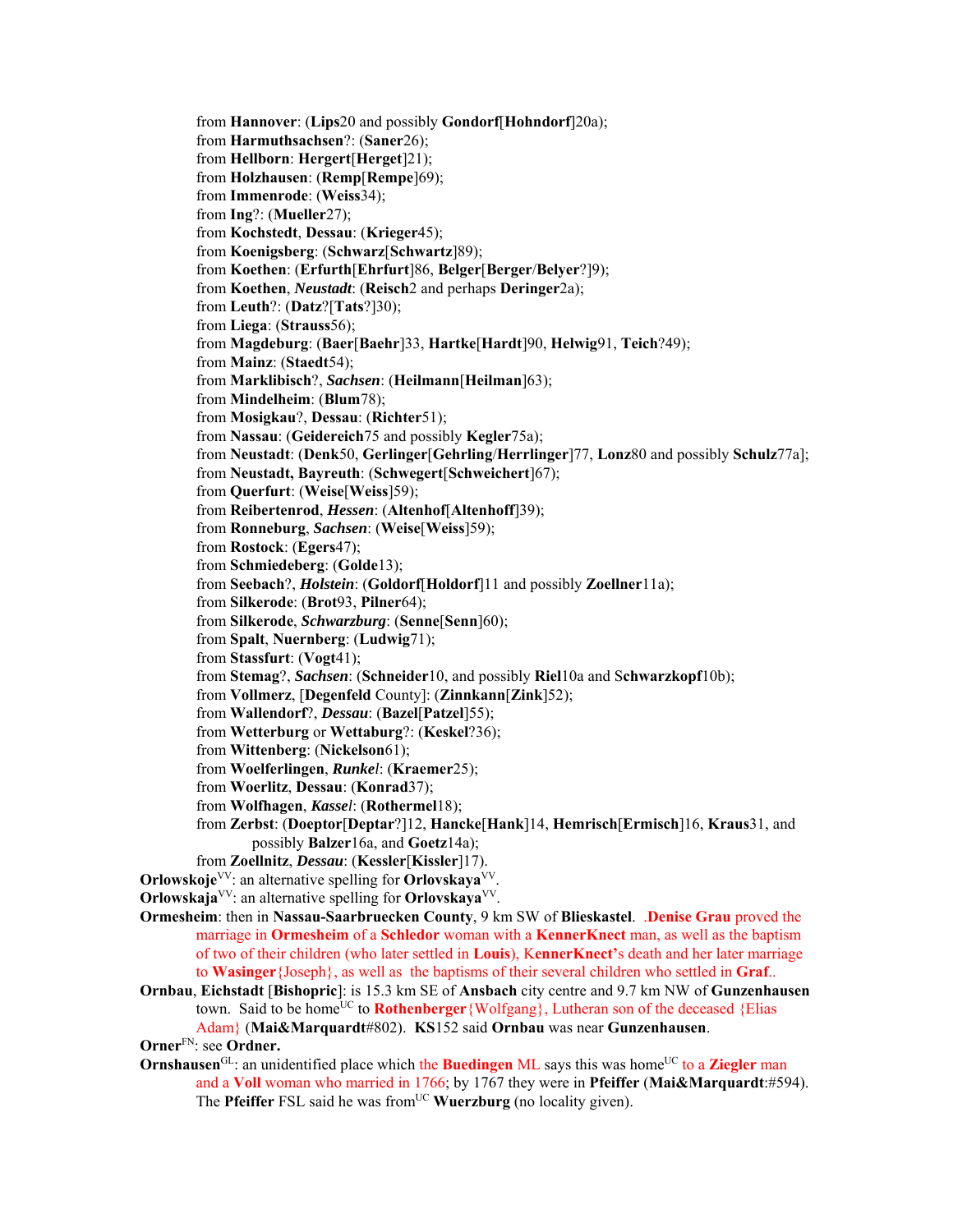**Oroningen**(?)<sup>GS</sup>: an unidentified country.

- **Orpiszewo** [**Amt**, **Krotschin Kreis**, **Posen Department**],**South Prussia**: nka Orpiszew 8 miles E of **Krotschin**.
- **Orscheid** FN: said by the **Straub** FSL to be from<sup>UC</sup> **Marienfels, Kurpfalz**. The wife's maiden name was given as **Riegel** in 1798 (**Mai1798**:Sr36).
- **Orselet**FN: see **Orsulet**.
- **Orsit**{Heinrich}: from<sup>UC</sup> **Mehrsfeld**, **Pfalz** married **Becker**{A.Elisabetha} on 22 April 1766 in **Friedberg** (**Mai&Marquardt**#332). Not found in **KS**, **Kulberg**, **T** or any published FSL.
- **Orsulet**FN: said (no locality mentioned) by the **Kutter** FSL to be fromUC **Isenburg**. Later spelled **Orselet**.
- **Ort/Orth**<sup>FN</sup>{Johannes]: said by the **Cheisol** FSL #4 to be from<sup>UC</sup> **Saarburg**, [Kur-]Trier. Spelled **Orth** in 1798 (**Mai1798**:Ls19, 20, 14, 31, 39).
- **Ort**FN{Johannes & Martin}: the **Doenhof** FSL #43a says they were step-sons in the **Hans**{Georg} family fromUC **Heilbronn** (no locality mentioned).
- **Ort/Orth**FN{J.Georg}: in late 1766 in **Oranienbaum** single he took transport for the **Volga** (**T**7187). The **Frank** FSL #94 said he arrived there from **Breitenbrunn, Erbach** [**County**] in September 1767 with wife {Eva}. Actually **Breitenbrunn** was in the **Breuberg Condominium** partially owned by **Erbach**. **Gieg1** proved that he was born to {J.Leonard} and wife **Saul**{M.Elisabeth} in **Luezelbach**[, **Hessen-Darmstadt Landgraviate**] in February 1745, but was living in **Breitenbrunn**, [**Breuberg Condominium**] when he and his wife left for Russia. No record of his marriage to {Eva} has been found. Later spelled **Orth** and the 1798 **Frank** census #45 lists him with a newer wife **Sieck**{A.Maria}.
- **Ort**{A.Maria}: **Brent Mai** proved that she was the 2nd wife of **Blumenschein**{J.Peter} married on 24 November 1729 in **Reichelsheim** near **Erbach**.
- **Ort/Orth**FN{Susanna Barbara}: **KS**147 says {A. Marg. & Susanna Barbara} were born in **Hoechst**. From **Eschen** {Susanna Barbara} married **Voelker**{J.Michael} also from **Eshen** in **Buedingen** 28 April 1766 [by 1767 they were in **Schwab** FSL #3] (**Mai&Marquardt**#600 & **KS**147). **KS**:147 and 161 says her name was **Orth** and that she was from **Eschern**? near **Erbach**.
- **Orth**{Andreas}: single arrived in Russia 4 July 1766 said to be from **Darmstadt** (**Kulberg**1547). Later in 1766 in **Oranienbaum** he took transport for the **Volga** on which trip he died.
- **Orth**{A.Margaretha}: single arrived in Russia 13 Sept 1766 said to be from **Erbach** (**Kulberg**1547).
- **Orth**{Georg}: single arrived in Russia 2 Aug 1766 said to be from **Lowenstein** (**Kulberg**5158).

**Ort**{Johann}: late in 1766 in Oranienbaum he took transport for the **Volga** but died on the way (**T**3071).

**Orth**{J.Heinr.}: **KS**147 says he was from **Eichelsdorf** near **Buedingen**. No further information.

**Orth**{J.Heinrich}; **KS**158 says he was grandfather to **Spangenberger**{J.Peter}.

**Ort**FN: this family name was found recorded in **Tann** marriage records 1762-1767; see **Flegel** trip.

- **Ortstadt**{Andreas}: son of the late {J.Georg} from<sup>UC</sup> **Frischborn** married **Eiffert**{M.Elisabeth} 18 Aug 1766 in **Schlitz** (**Mai&Marquardt**#740). Not found in **Kulberg** or in **T**. By 17 Aug 1767 this couple with an infant had settled at **Boaro** FSL #147 which reported that in 1768 they went to **Meinhard**. Not found in **Mai1798**.
- **Ortenberg, Hessen-Kassel Landgraviate**: should be **Ortenberg, Stollberg County**. The **Stahl-am-Karaman** FSL (#19) said this was home<sup>UC</sup> to **Pek/Beck** {Heinrich}.
- **Ortenberg**GL, **Stollberg-Gedern County**: the town lies some 4.5 miles NW of **Buedingen**, 2.5 miles NNE of **Stockheim**, and 16 miles NE of **Hanau** city. Long ago had been part of **Isenburg**, then became capital of the Hanau-administered **Ortenberg Condominium**, which in 1742 became the **Stolberg**- controlled **Stollberg-Gedern County**, although the Pleve version of the **Jagodnaja Poljana** FSL has it variously as part of **Hanau** or **Buedingen** [i.e. **Isenburg**] and says it was homeUC to **Konschuh** and **Schneider** families. Said by the Stumpp version the **Jagodnaja Poljana** FSL to be in the region of **Stockheim, Hessen**, and to be home<sup>UC</sup> to the **Konschuh, Schneider,** and **Schneidmueller** families.

**Orth**FN: see **Ort**.

- **Ortman**FN: see **Ortmann**.
- **Ortmann**<sup>FN</sup>: said by the **Herzog** FSL to be from<sup>UC</sup> **Kelheim**, [**Kur-]Bayern**. Later spelled **Ortman** (**Mai1798**:Mv817, Se57).
- **Ortstadt**<sup>FN</sup>: said by the **Boaro** FSL to be from<sup>UC</sup> **Frischborn**. The **Schlitz** ML said this man married an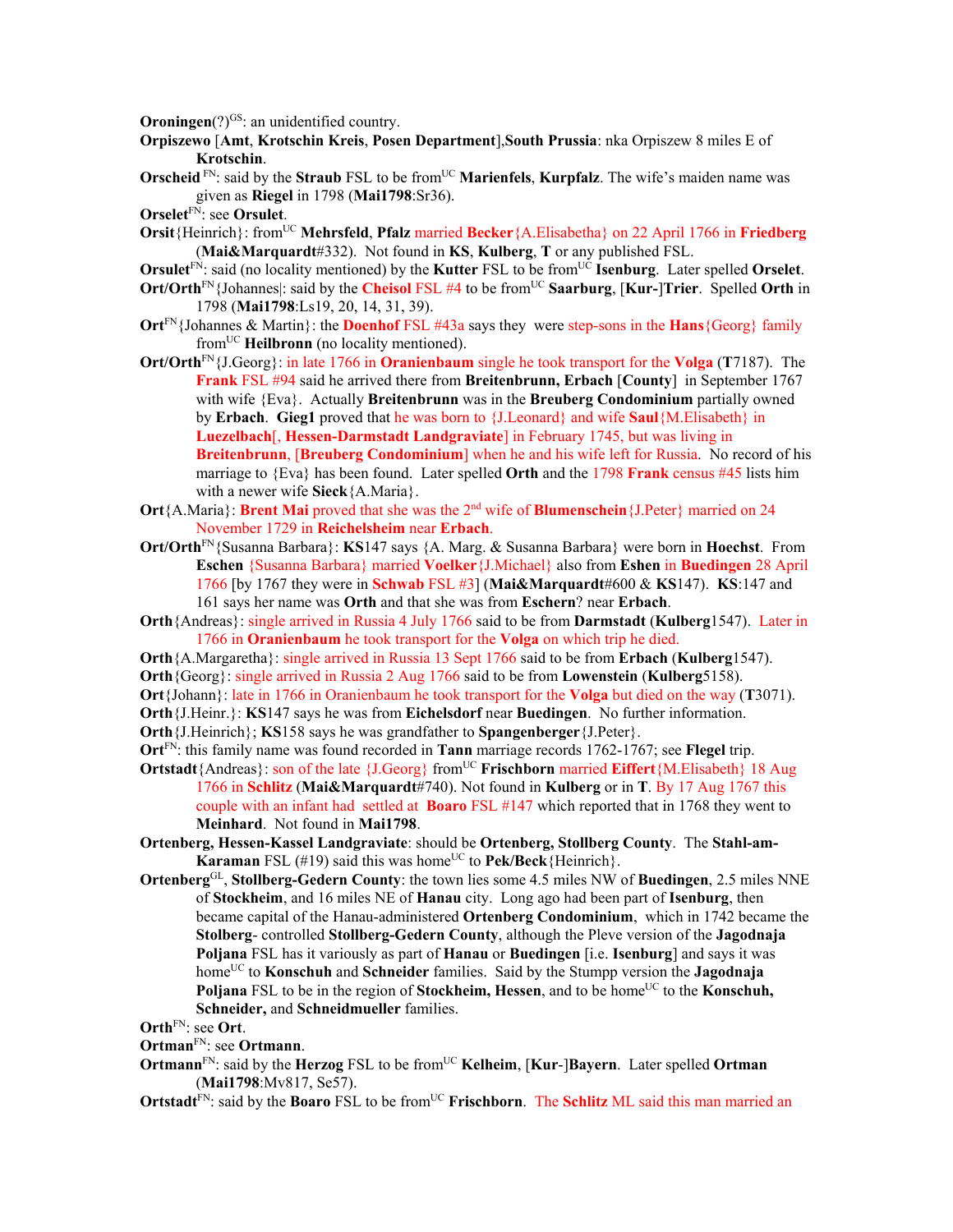**Eiffert** woman in 1766 (**Mai&Marquardt**#740). I could not find this family in the 1798 Volga censuses.

- **Ortwein**FN: said by the 1798 **Katharinenstadt** census to be the maiden name (**Mai1798**:Ka126) of one of the **Naumann** wives who first settled in **Caesarsfeld**.
- **Oschatz**GL: is a town some 30 miles E of **Leipzig**, and said by the **Belowescher Kolonien** FSL to be home<sup>UC</sup> to a **Keil** family.
- **Oschbauch**(?)<sup>GS</sup>: an unidentified country.
- **Oschorburg**? $GL:$  an unidentified place said by the **Boregard** FSL to be home<sup>UC</sup> to an **Edel** family.
- **Osen**<sup>GL</sup>, Daenmark: an unidentified place said by the Dinkel FSL to be home<sup>UC</sup> to a **Friedrichsen** family. The nearest Osen I can find is now in **Norway**, some 154 miles NW of **Alborg, Deanmark**.
- **Oshewald**{Eva M. ${}_{k}$ FN: listed in the 1772 **Pobochnaya** first settlers' list as the wife of **Wittig**{Joachim Christian} (pb2).; this may have been **Oswald**.
- **Osinovka**VV: a version of the Russian name for **Reinhard**VV.
- **Osinowka**<sup>VV</sup>: a version of the Russian name for **Reinhard**<sup>VV</sup>.
- **Oslog**(?)<sup>GL</sup>, **Kurpfalz**: an unidentified placesaid by the **Dietel** FSL to be home<sup>UC</sup> to a **Brauchbacher** family.
- **Osnabrueck Bishopric**<sup>GS</sup>: the lands of this country stretched some 70 km from the NW ot the SE (with **Osnabrueck** city, its seat, about 2/3 of the way S from the NW tip) and a varying 25 to 30 km E to W. It was established in 783 and lasted until 1803.
- **Osswald**FN: arrived in South Russia in 1819; later settled in **Gueldendorf, Odessa**; family records found by **Curt Renz** in **Ossweil, Ludwigsburg Oberamt, Wuerttemberg**.
- **Ossweil**GL, **Ludwigsburg Oberamt**, **Wuerttemberg**: is some 1.5 miles E of **Ludwigsburg** town, and said by the 1816 **Glueckstal** census to be home<sup>UC</sup> to the **Rost** family. Said by **KS**:296 to be home<sup>UC</sup> to a **Heber** family it mistakenly said went to **Glueckstal**. It was home to a **Kast** family and an **Osswald** family that settled in **Gueldendorf, Odessa**.
- **Ost**<sup>FN</sup>: he was said by the **Urbach** FSL to have died on the way to Russia.
- **Ost**<sup>FN</sup>: his widow, later frau **Roeder**, was said by the **Urbach** FSL to be from<sup>UC</sup> **Frankenberg**, **Hessen**[-**Kassel Landgraviate**].
- **Ost**{Dorothea E.}: married **Mayfarth**{J.Gottfriedt} in **Rosslau** 8 Ar 1766 (**Mai&Marquardt**#916 & **KS**147). **KS**147 has the wrong year: 1765. Not found in any later source.
- **Ostenau**?, [**Schleswig-Holstein Royal Duchy**] **Daenemark**: is 25 km NW of Schleswig town, and was said by the **Reinhard** FSL to be home<sup>UC</sup> to the **Eckardt** family.
- **Ostendorf**, **Bamberg** [Bishopric]: an unidentified place said by the **Hoelzel** FSL to be home<sup>UC</sup> to a **Geringer** family. There was an Ostendorf probably in Fugger County, now Bavaria, 14 miles N of Augsburg city.
- **Oster** FN: said by the 1816 **Glueckstal** census (**KS**:674, 390) to be from **Hermersberg**, **Pirmasens** [**Amt**], **Pfalz**. Using **FHL**(193,931), the **GCRA** verified this origin; they also found that this family was in **Tscherwenka**, **Hungary** on their way to Russia. See the **GCRA** book for more details.
- **Osterby**, [Schleswig-]Holstein [Royal Duchy]: said by the Stahl-am-Tarlyk FSL to be home<sup>UC</sup> to the **Schoenberg** family. There were two Osterbys in this Duchy: one was 13 km W of **Flensburg**  city and the other was 27 km NE of **Kiel** city.
- **Ostermeyer/Ostermeier**FN{A.Maria}: married **Graff**{Johann} in **Rosslau** 28 May1765 (**Mai&Marquardt**#859). On 30 May 1766 **Graf**{Johann} and wife {Barbara} with no children had arrived in **Russia**, he said to be from **Wuerzburg** (**Kulberg**3353}. Not found in **T**. By 10 July 1766} {Johannes & Marianna} and their 1-year old daughter had settled at Graf FSL #1, he said to be from **Eckstedt**. In 1798 he was living in a son's household in **Graf** (**Mai1798**:Gf19).
- **Oster-Nienburg**GL, [**Anhalt-Dessau**]: is 8 miles WSW of **Dessau** city, and according to **Anhalt-Dessau** records abstracted by Dr. Waeshke and annotated by Dr. Lippert, a **Wartmann** family moved<sup>UC</sup> fromUC **Oster-Nienburg** in 1754 to **Quellendorf** (**Mai&Marquardt**#1169). From there they moved to **Paulskaya**.
- **Osterode**, [**Magdeburg Duchy**], **Preussen** [**Kingdom**]: is 21 km NE of Goslar city and was said by the **Schulz** FSL to be home<sup>UC</sup> to a **Woewot**? family.
- **Osterreich**<sup>FN</sup>: said by the **Messer** FSL to be from<sup>UC</sup> **Isenburg** (no locality mentioned). In 1798 the family name was spelled **Oestreich** (**Mai1798**:Ms30).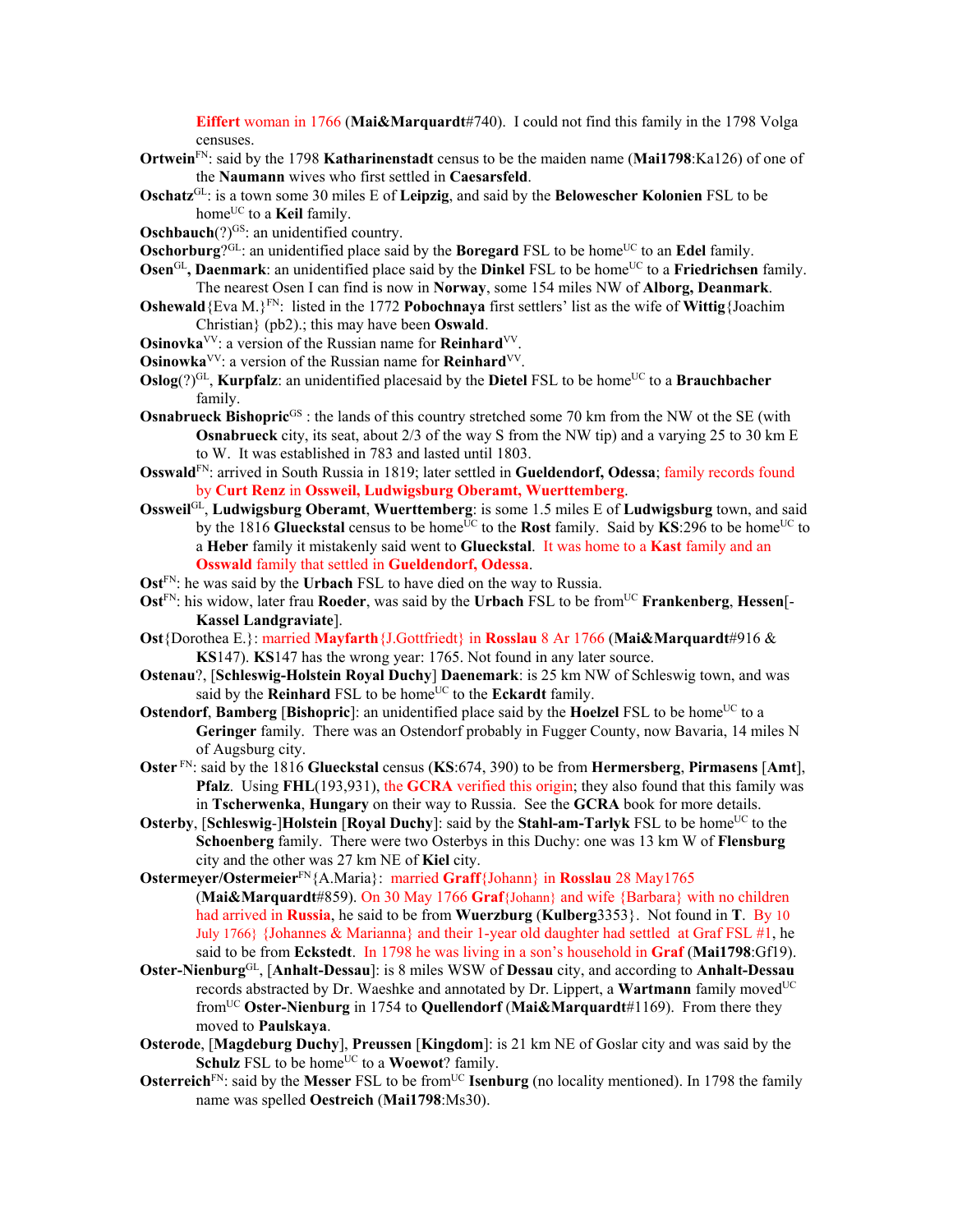- **Ostertag**{Conrad}: he, wife {Demut} and 5 children arrived in **Russia** 8 Aug 1766 (**Kulberg**3316). Not found in **T**. Apparently he died after 8 Aug 1766 and 20 Aug 1767 –ed.
- **Ostertag**FN{Demuth}: widow of {Conrad}, by 20 Aug 1767 she and the 5 had settled at **Seewald** FSL #35, she said to be from **Mannheim, Pfalz**. **KS**147 simply has **Ostertag**. In 1798 descendants were in **Dehler, Sewald, and Volmer** (**Mai1798**:Dl23, 24, 28, & 3; Sd34; Vm29.
- **Ostheim**<sup>GL</sup>: an unidentified place said by the **Paulskaya** FSL to be home<sup>UC</sup> to a **Strauss** family. Said to be home<sup>UC</sup> to **Pfeister**{A.Maria} who married **Stahl**{J.Heinrich} in **Friedberg** 9 April 1766 (**Mai&Marquardt**#307). There were at least 9 Ostheim localities so named and 3 countries so named in the Germanies.
- **Ostheim**GL, [**Saxe-**]**Eisenach** [**County**]: is some 36 miles SSW of **Eisenach** city, and said by the **Krasnoyar FSL to be home<sup>UC</sup> to a Markert family.** Ostheim, nka Ostheim-von-der-Rhoen in what is now **Bavaria**, was an isolated outpost or exclave of **Eisenach County** and **Duchy** and, hence, of the **Sachsen-Weimar Duchy**.
- **Osthofen**GL, **Worms Kreis, Hessen**: is 4.5 miles NNW of **Worms** city centre, and was home to a **Schott**  family that settled in **Hoffnungstal**. And it was proven by the **GCRA** to be home to the **Schott** family that settled in **Neudorf**.
- **Ostpreussen**GL: aka **East Prussia**, 1758-62 was a Russian Province; 1794-96 was occupied by Prussia; in 1796 was incorportated into the Prussian Kingdom; 1807, 1812-13 was occupied by France; 1807 on was incorported into Poland.
- **Ostritz**<sup>GL</sup>, Sachsen: is some 9 miles SSW of Goerlitz city, and said by the **Graf** FSL to be home<sup>UC</sup> to a **Tonat** family.
- **Ostrowiec**GL, **Galicia**: was some 10 miles WSW of **Reichau**. The **GCRA** found it associated with a **Merkel** family in 1784-1796.
- **Oststernberg**, **Kreis Prussia**: was a large district to the E of **Frankfurt-an-der-Oder**. I have not been able to identify its capital city or town.
- **Oswald**<sup>FN</sup>{Conrad/Konrad}: 8 Aug. 1766 said to be Reformed from<sup>UC</sup> **Pfalz** he arrived in **Russia** with wife {A.Barbara} and 3 children (**Kulberg**3322). Later in 1766 they with one son took (who died on the trip) transport at **Oranienbaum** for the **Volga** (**T**1648-1650). By July 1767 they had settled in **Kautz** FSL  $#12$  which said he was from<sup>UC</sup> Eich, **Kurpfalz**.

**Ostwald/Osswald**<sup>FN</sup>{Adam}: Reformed from<sup>UC</sup> **Hanau** he arrived in **Russia** with wife {Anna}and son {Johann} in Sept. 1766 (**Kulberg**5541). By August 1767 he and wife {Christina} had settled in **Neidermonjou** FSL #216 which said he was from<sup>UC</sup> **Hanau** [County] (no locality mentioned).

**Oswald**FN: said by the 1798 **Norka** census to the maiden name of frau **Reichert** (**Mai1798**:Nr30.

- **Oswald**<sup>FN</sup>{Christoph}: 4 July 1766 arrived in **Russia** as a single Catholic from <sup>UC</sup> Wuerzbrurg (**Kulberg**1950). By July 1767 with wife {Elisabeth} and one daughter he had settled in **Seelmann** FSL #19 which said he was from<sup>UC</sup> **Waldenhausen**, **Wuerzburg** [Bishopric]. For 1798 see **Mai1798**:Sm41(where the wife's maiden name is given as **Meckel**) and 42.
- **Ostwaldt/Oswald**{G./Caspar/Kaspar}: married **Hoffmann**{Cunigunda/Kunigunde} in **Luebeck** 14 May 1766 (**Mai&Marquardt**#151). **KS**147 has **Oswald**. Not found in **Kulberg**, **T**, or in any published FSL.
- **Ostwald**(**t**){Johanna Dorothea}: married **von Bruen**{J.Georg} in **Rosslau** on 10 April 1766 (**Mai&Marquardt**#943, **KS**123, 148). I could not find this couple in **Kulberg**, **T**, or in any published FSL.
- **Ostwald**{Doro.}: the **Bruenn** daughter of **Ostwald**{Otto Fried. & Mari. Dorot.} all of whom in 1766 took transport from **Oranienbaum** to the **Volga** of whom {Otto Fried.} died on trip from **Oranienbaum** to the **Volga** (**T**5522-5524).
- **Oswald**{Gottfried}: Lutheran arrived in **Germany** with wife {Anna} and 16 year old daughter 4 July 1766, said to be from **Sachsen** (**Kulberg**1342).
- **Oswald** {Johann}: 8 Aug. 1766 Reformed said to be from<sup>UC</sup> **Pfalz** he arrived in **Russia** with wife {Catharina} (**Kulberg**3321). By July 1767 they had settled in **Kautz** FSL #12 which said he was fromUC **Eich**, **Kurpfalz**.
- **Oszwald/Osswald**{Magdalena Euphrosine}: Lutheran widow of {David} of<sup>UC</sup> **Nuernberg** now in **Bavaria**, who married in **Woehrd** on 12 May 1766 **Fischer**{J.Andreas} (**Mai&Marquardt**#809). I did not find them in any published FSL.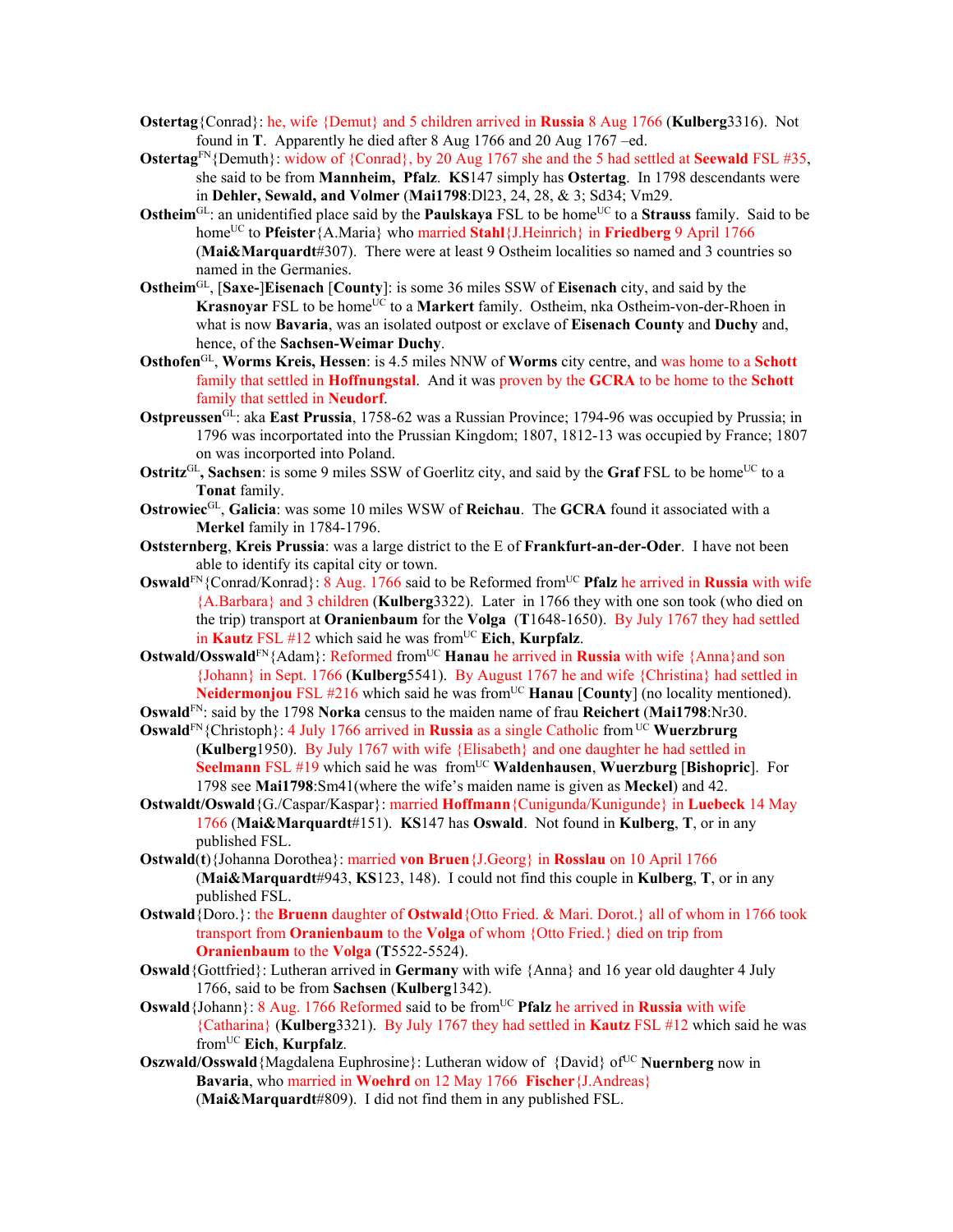**Oswald**FN: also see **Oshewald**.

**Otrogovka**VV: a version of the Russian name for **Louis**VV.

**Otrogowka**VV: a version of the Russian name for **Louis**VV.

- **Otte/Ott/Otto**{Joseph}: married **Munar**{Maria} in **Rosslau** 10 June1766 (**Mai&Marquardt**#1009). On 15 Sept 1766 **Otto**{Joseph & Maria}with son and sister-in-law {Catharina} arrived in **Russia**, he said to be from **Schwaben** (**Kulberg**5969). Later in 1766 without the sister-in-law, in **Oranienbaum** they took transport for the **Volga** on which trip both the wife and the son died (**T**6711-6713). By 19 Aug 1767 **Ott**{Joseph}, new wife {Margaretha} and step-daughter **Berer**(?){Margaretha} had settled at **Brabander** FSL #91 &91a, he said to be from **Weidach, Ulm** and the step-daughter from **Hungary**.
- **Ott/Otto** FN{J.Michael}: Lutheran from<sup>UC</sup> [Neulossheim, Speyer Unteramt], Maulbronn Klosterheim, **Wuerttemberg** arriving at **Flensburg, Schleswig Royal Duchy** in July 1761 (**EEE** p.543). By April 1766 they had settled in **Galka** FSL #4 which said he was from<sup>UC</sup> Zeilsheim, [Kurmainz]. In 1788 spelled **Otto** (**Mai1798**:Mv663) and in 1798 **Ott** (Sp10,Pb20,14 and 5).
- **Ott**<sup>FN</sup>{Melchior}: said by the **Norka** FSL(#128) to be from<sup>UC</sup> **Hessen** (no locality mentioned). For 1798 see **Ochs** in **Mai1798**:Pb38 and 37.
- **Ott**<sup>FN</sup>{Johann}: said by the first version of the **Stahl-am-Karaman** FSL (#30) to be from<sup>UC</sup> **Schwechat** in the **Holy Roman Empire**. For 1795 see **Mai1798**:Mv1795.
- **Ott**{Appolonia}: T7-9 said this widow and two children were transported from Oranienbaum to Saratov. I did not find them in any published FSL or in **Mai1798**.
- **Ott**{Melchior}: he and wife {Susanna} arrived in **Russia** 8 August 1766 (**Kulberg**2980). Not found in **T**, any published FSL, or in **Mai1798**.
- **Ott**{Susanna}: was a godparent in the 28 May 1766 baptism in **Luebeck** of **Pfeiffer**{Susanna M.} daughter of {Jochim} and his **Popp** wife {A.Catharina} (**Mai&Marquardt**#1294). She and her spouse {Melchior} arrived in **Russia** 8 August 1766 (**Kulberg**2980). Not found in **T**, any published FSL, or in **Mai1798**.
- **Ott**FN: also see **Ochs** and **Otto**.
- **Otte**FN: see **Ott**.
- **Otto**{J.Georg}<sup>FN</sup>: listed in the 1772 **Pobochnaya** first settlers' list (pb25) with no origin mentioned ; spelled **Ott** in **Mai1798**:Pb20.
- **Otto**{?}: **Anhalt-Dessau** archival materials say this eldest son of the schoolmaster from **Sollnitz** left for **Russia** in 1766 (**Mai&Marquardt**#1128). No further information.
- **Otto**{Conrad}: married in **Luebeck** 17 July1766 **Laut**{Cathar.Elisab.} both from **Usingen**  (**Mai&Marquardt**#258). On 8 Aug 1766 this couple arrived in **Russia,** he said to be from **Nassau (Kulberg**3413). Not found in **T**. By 1 July 1767 he, wife {Katharina E.} and her sis {A.Margaretha} had settled at **Bangert** FSL #15, he said to be from **Mittelhausen, Nassau**-**Usingen**. Had they died by 1798??
- **Otto/Otte**{David}: **Anhalt-Dessau** archival materials say he, his wife and 5 children in 1766 left from **Oranienbaum, Dessau** for **Russia** (**Mai&Marquardt**#1129). Not found in **Kulberg**. Later in 1766 **Otte**{J.David & Eleanora} and 2 children took transport in Oranienbaum, **Russia** for the Volga, on which trip two more children were born, and died along with their mother (**T**4396- 4401). No further information.
- **Ottenberg**<sup>GL</sup>, Stolberg County: said by the Walter FSL to be home<sup>UC</sup> to a Engel family. Stolberg County was in the foothills of the Harz Mountains, there is a **Questenberg** there, but I do not find an Ottenberg.
- **Ottendorf**, **Boehmen**: nka Otovice, **Czech Republic**, is 149 km ENE of **Prague** city and was said by the **Seelmann** FSL to be home<sup>UC</sup> to a **Tretler** family.

**Ottenheim**<sup>GL</sup>, **Kurpfalz**: an unidentified place said by the **Kautz** FSL to be the home<sup>UC</sup> of **Frickel**/**Frikkel**, and **Gradwohl** families. It might be Ottersheim some 23 miles SW of **Mannheim** or Oppenheim some 11 miles SE of **Mainz**.

**Otterbein**FN: this family name was found recorded in **Schlitz** marriage records 1762-1767; see **Flegel** trip. **Otterbein**FN: also see **Otterpein**.

**Otterberg**, [**Kurpfalz**]: is 7 km N of **Kaiserslautern** city centre, and is where **Miltenberger**{Christoph} married **Herlein**{M.Christina} 26 Feb 1764.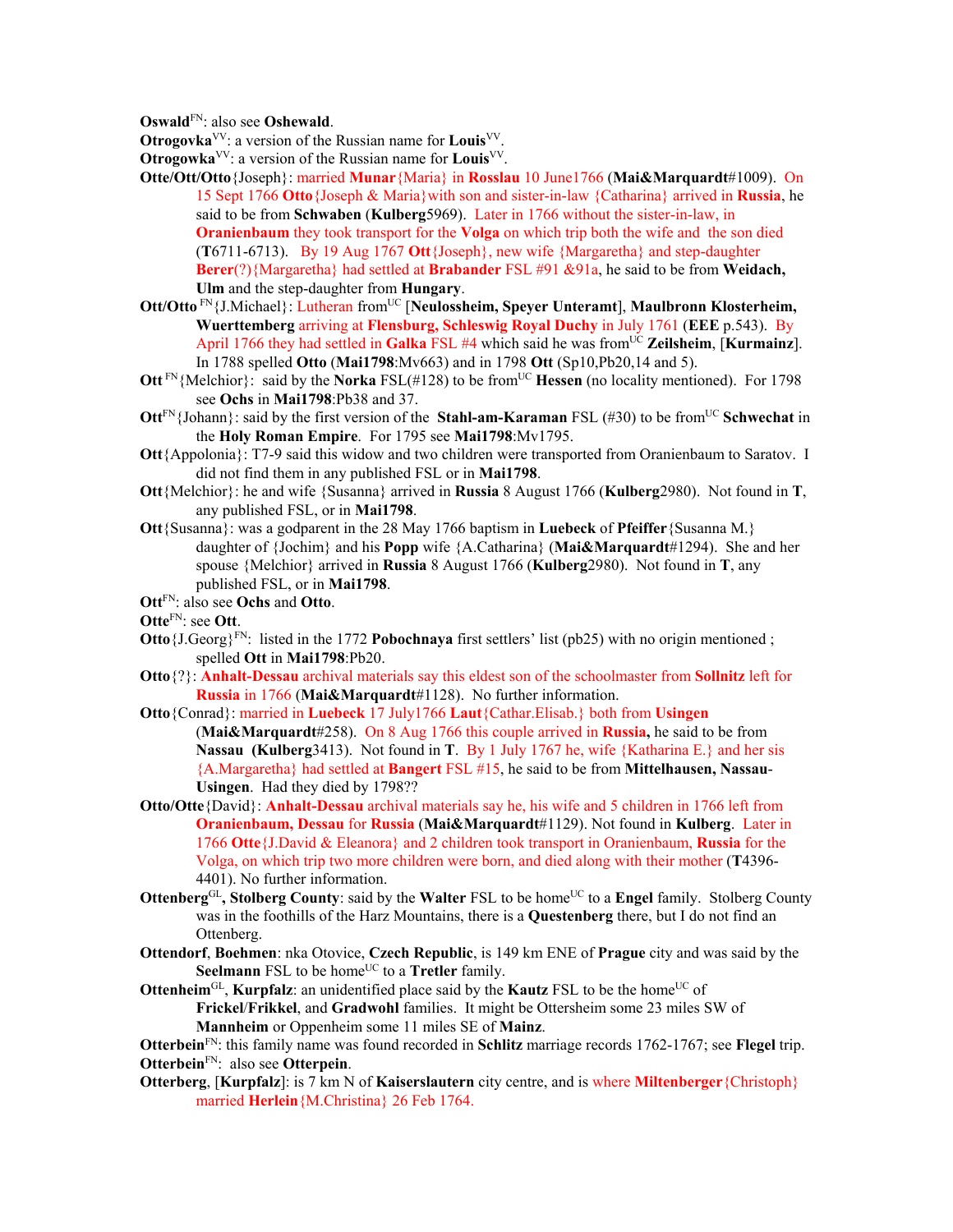- **Otterpein**FN: said by the **Koehler** FSL to be the maiden name of one frau **Koenig**. ). The family name was spelled **Otterbein** in 1798 (**Mai1798**:Kl22).
- **Ottersheim**, **Germersheim** [**Amt**], **Rheinpfalz**: is 6.5 miles WSW of **Germersheim** city, and was proven by the **GCRA** to be home to the **Deschler**, **Frei**/**Frey**{Johannes, Michael, Henrich} and **Job**/**Jopp** families that settled in **Neudorf**.
- **Ottmer**FN: maiden name of one of the frau **Kinderknecht** of **Louis** as given in 1798 (**Mai1798**:Ls7).
- **Otto**<sup>FN</sup>{Conrad}: said by the **Bangert** FSL to be from<sup>UC</sup> **Mittelhausen**, **Nassau-Usingen**. For possible 1798 see **Mai1798**:Bg23? and 22?.
- **Otto**<sup>FN</sup>{Georg}: said by the **Bangert** FSL to be from<sup>UC</sup> **Oberwetz**, **Braunfels**. For 1798 see **Mai1798**:Bg3 and possibly 23 and 22.
- **Otto**<sup>FN</sup>: said by the **Boaro** FSL to be from<sup>UC</sup> **Oranienbaum**. Spelled **Otto** in 1785 and 1798 (Mai1798: Mv309, Ka70).
- **Otto**<sup>FN</sup>: said by the **Dinkel** FSL to be from<sup>UC</sup> **Rosswein, Sachsen**.
- **Otto**<sup>FN</sup>: said by the **Dreispitz** FSL to be from<sup>UC</sup> **Franzburg**, **Schwedisch Pommern**.
- **Otto**<sup>FN</sup>: said by the **Kano** FSL to be from<sup>UC</sup> [Anhalt-]Dessau [Principality]. For 1798 see **Mai1798**:Kn01).
- **Otto**FN{J.Friedrich}: said by the **Neidermonjou** FSL to be fromUC **Altenfeld**. For 1798 see **Mai1798**: Or27.
- **Otto**<sup>FN</sup>{Peter}: said (no locality mentioned) by the **Neidermonjou** FSL to be from<sup>UC</sup> [**Kur-**] **Brandenburg**.
- **Otto**FN: listed in the **Pobochnaya** FSL so may have been from **Darmstadt** state.
- **Otto**FN: said by the **Warenburg** FSL to be a stepson in the **Reier** household. I oculd not find him in **Mai1798**.
- **Otto**FN: also see **Ott**.
- **Otzberg Oberamt**GL, **Kurpfalz**: is some 10 miles ESE of **Darmstadt** city, just S of **Lengfeld**, an isolated **Kurpfalz** district just E of **Reinheim** covering **Otzberg** hamlet and some nearby villages. See **Utzberg**.
- **Otzberg, Wittenberg**[?]:an unidentified place, said by the **Galka** FSL to be home<sup>UC</sup> to **Schmidt** $\{K$ aspar $\}$ , {Michael}32, and {Nikolaus} families. The only **Otzberg** I can find was in **Kurpfalz** 11 miles ESE of **Darmstadt** city. This is the same place as the previous entry.
- **Otzen**? $F_N$ : said (no locality mentioned) by the **Boregard** FSL to be from<sup>UC</sup> **England**. ?. I could not find this family in the 1798 Volga censuses.
- **Otzweiler**, **Kirn** [**Amt**], **Rheinpfalz**: is 6 miles SE of **Kirn** town, and thought by the **GCRA** to be the likely home<sup>UC</sup> of the **Weinz**{Johannes} family and the likely birthplace of the children of the **Weinz**{Martin} family both of which settled in **Neudorf**.
- **Oucart**FN: said by the **Franzosen** FSL to be fromUC **Avignon**, **Papstprovinz**, **Frankreich**. I could not find this family in the 1798 Volga censuses.
- **Oudiu<sup>FN</sup>:** said by the **Franzosen** FSL to be from<sup>UC</sup> **Chateau-Gontier**, **Frankreich**. I could not find this family in the 1798 Volga censuses.
- **Oudot**<sup>FN</sup>: said by the **Franzosen** FSL to be from<sup>UC</sup> **Bessan**, **Frankreich**. I could not find this family in the 1798 Volga censuses.
- **Ouerwinken**GL, **Batschka**, **Hungary**: an unidentified place which the **GCRA** believes to have been homeUC to the **Lud**/**Lutz**/**Luth**/**Ludt** bothers who first settled in **Glueckstal** and then moved to **Neudorf**.

**Oulu**GL, **Finland**: see **Ulo**.

**Overflow Colonists**FN: some colonists were recruited by private contractor-recruiters. The largest of them was Baron Caneau de Beauregard. According to Igor Pleve in The German Colonies on the Volga: The Second Half of the Eighteenth Century p. 135: The basic group of colonists recruited by Beauregard actually arrived on the Volga in 1767. Many of them had to temporarily settle in … previously founded colonies … because living quarters had not yet been completed. … [even some housing then constructed was not adequate …. Finally] …. Recruiter Beauregard's colonists were completely reestablished on September 12, 1771." Pleve has made available a First-Settlers'-List like list covering some portion of these colonists in his Einwanderung … pp. 349- 380: